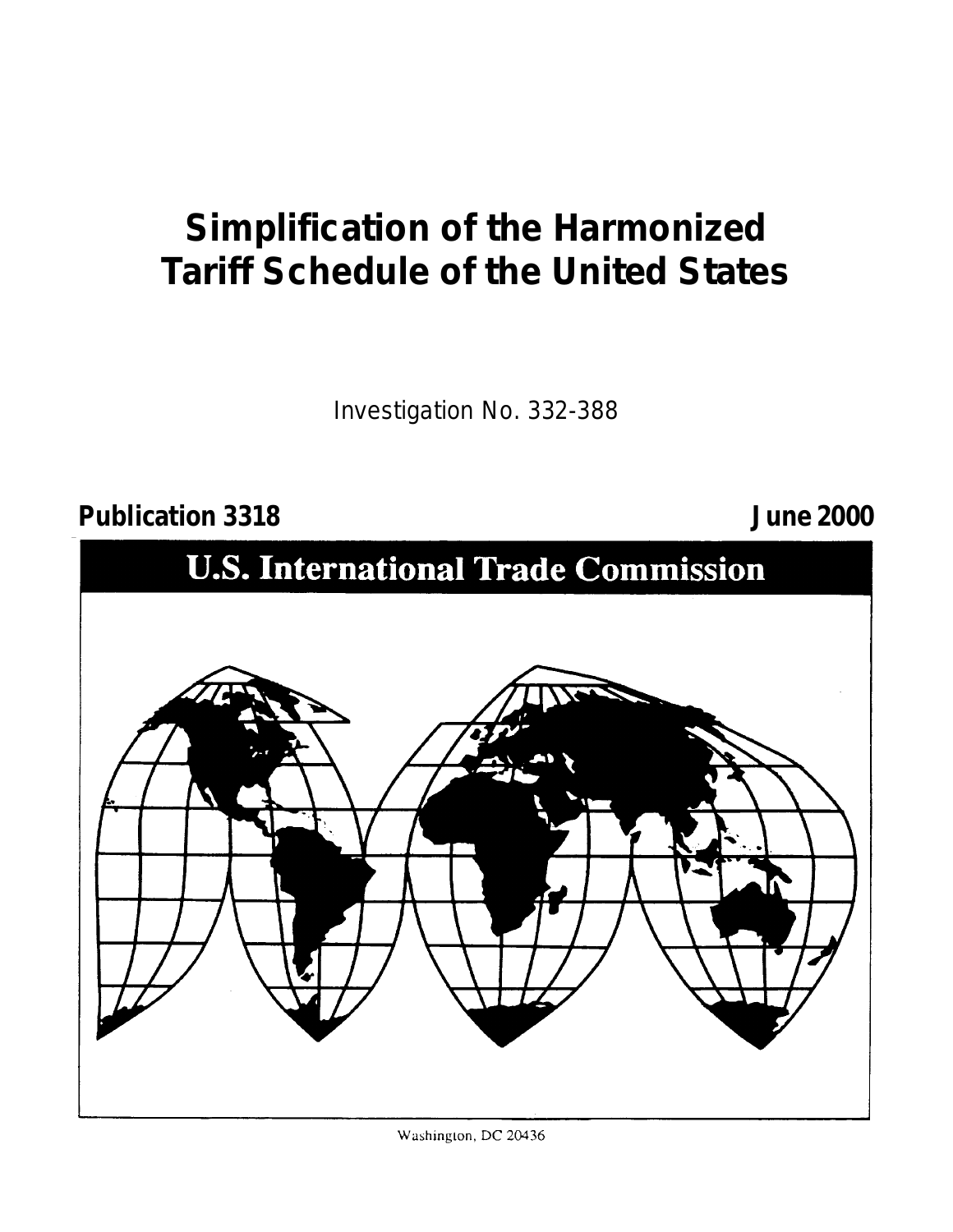# **U.S. International Trade Commission**

# **COMMISSIONERS**

**Deanna Tanner Okun, Vice Chairman Stephen Koplan, Chairman Thelma J. Askey Lynn M. Bragg Marcia E. Miller Jennifer A. Hillman**

> *Director of Operations* Robert A. Rogowsky

Eugene A. Rosengarden *Director of Office of Tariff Affairs & Trade Agreements*

*This report was prepared principally by:*

David B. Beck Lawrence A. DiRicco Ronald H. Heller Craig M. Houser Frederick Schottman Janis L. Summers

Office of Tariff Affairs & Trade Agreements

**Address all communications to Secretary to the Commission United States International Trade Commission Washington, DC 20436**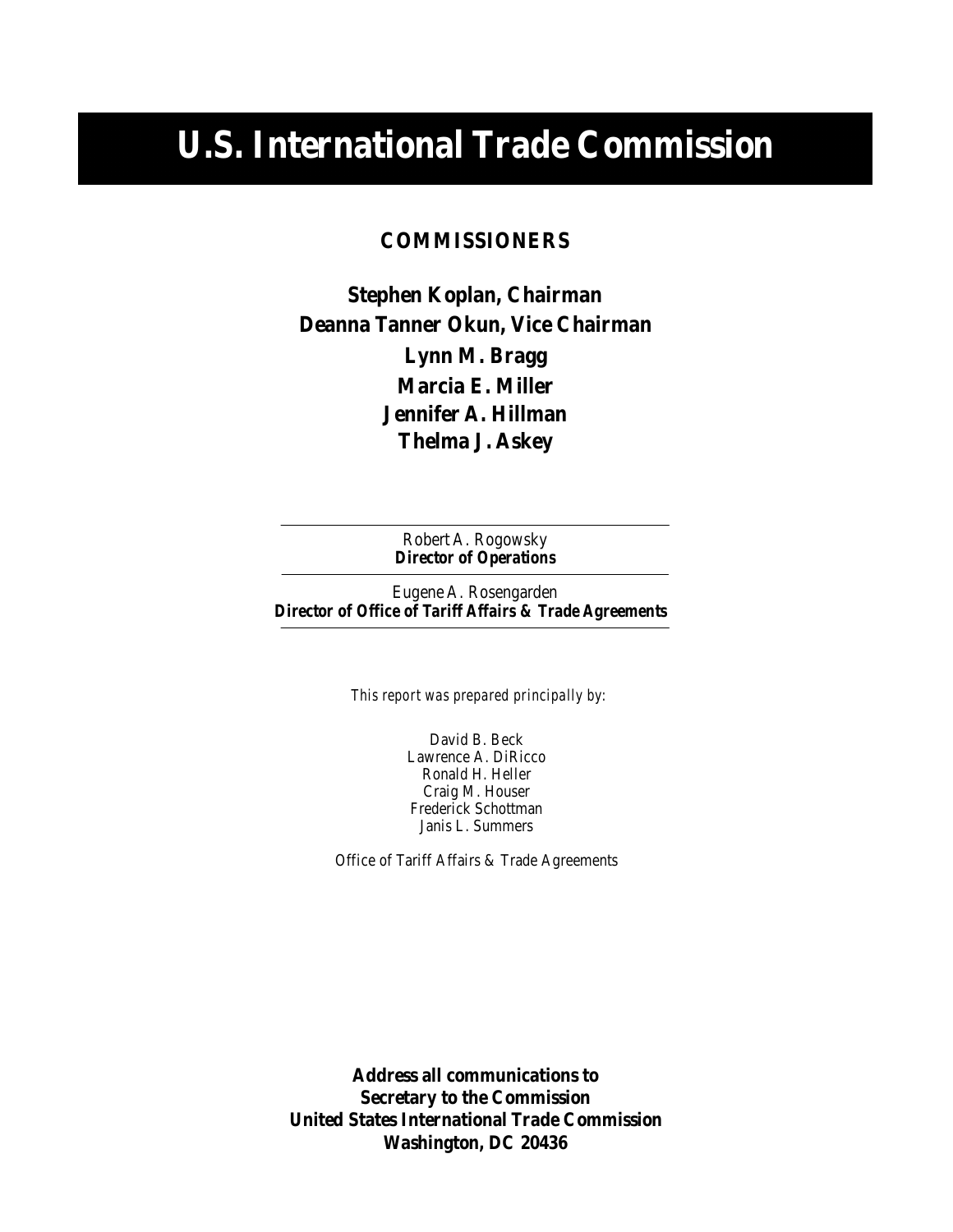# **U.S. International Trade Commission**

Washington, DC 20436

# **Simplification of the Harmonized Tariff Schedule of the United States**

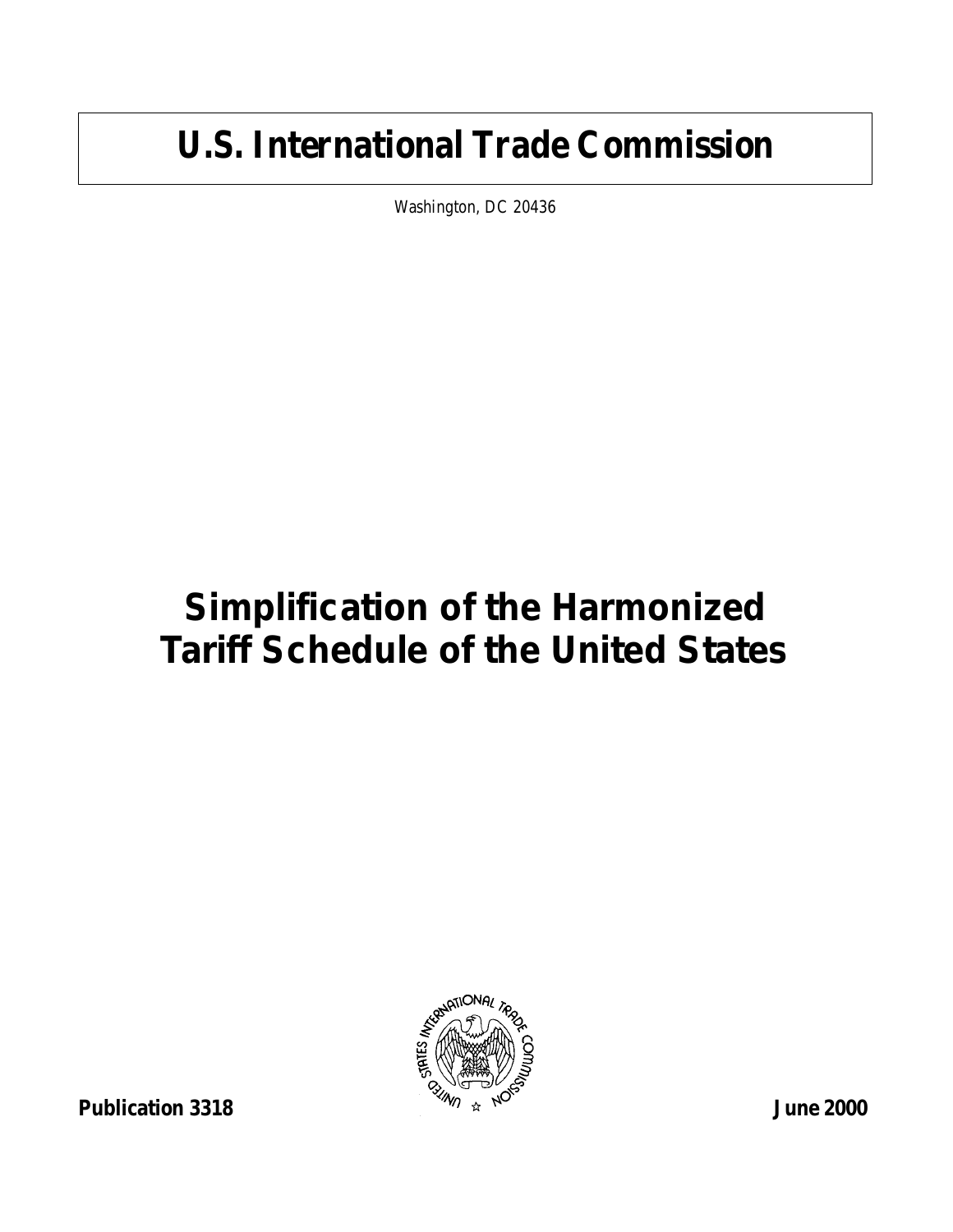# **CONTENTS**

| The Harmonized Tariff Schedule of the United States (HTS)  2           |  |
|------------------------------------------------------------------------|--|
|                                                                        |  |
|                                                                        |  |
| Chapter Two: Preparation of the Simplified Tariff Schedule  8          |  |
|                                                                        |  |
|                                                                        |  |
|                                                                        |  |
| Chapter Three: The Simplified Tariff Schedule  14                      |  |
|                                                                        |  |
| The conversion of specific and compound rates of duty  14              |  |
|                                                                        |  |
|                                                                        |  |
|                                                                        |  |
|                                                                        |  |
|                                                                        |  |
|                                                                        |  |
| Chapter Four: Possibilities for Further Simplification  20             |  |
|                                                                        |  |
| Harmonize rates to provide opportunity to consolidate provisions  20   |  |
|                                                                        |  |
|                                                                        |  |
|                                                                        |  |
| Appendix A. Letters of Request from House Ways and Means Committee and |  |
| $\sim$ $\sim$ $\sim$ $\sim$ $\sim$                                     |  |

Senate Finance Committee Appendix B. Notice of Investigation

Appendix C. Draft Simplified *Harmonized Tariff Schedule of the United States (2004)*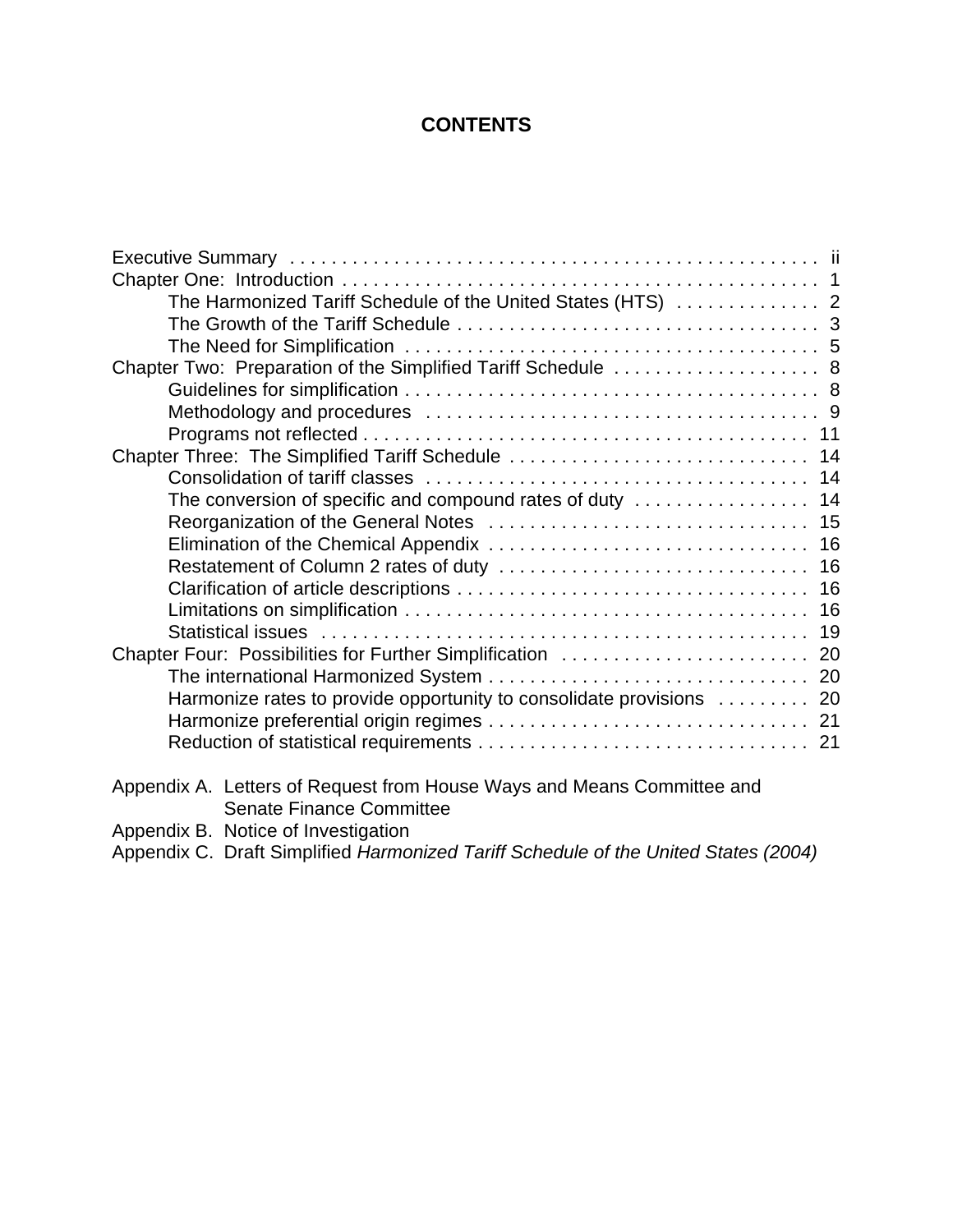# **EXECUTIVE SUMMARY**

On July 14, 1997, the Committee on Ways and Means of the House of Representatives requested the U.S. International Trade Commission (the Commission) to institute an investigation under section 332(g) of the Tariff Act of 1930, to propose modifications to the Harmonized Tariff Schedule of the United States to make it simpler, more transparent and easier to use. By letter, dated March 30, 2000, the Committee on Finance of the Senate joined in the request.

The initial request letter directed the Commission to seek to alleviate compliance and administrative burdens; to suggest simplification of the nomenclature structure without proposing duty-rate changes significant for trade or industry; to suggest appropriate ways to reflect column 2 (statutory) rates of duty; to propose the conversion of specific, compound and complex rates of duty to their ad valorem equivalents when such conversions would not have significant effects on trade or industry; and to propose appropriate means for simplifying statistical reporting categories.

On November 5, 1997, the Commission instituted its investigation (No. 332-388), notice of which was published in the Federal Register on November 13, 1997 (62 F.R. 60919). On March 25, 1999, the Commission released a proposed schedule for public comment which was made available on the Commission's web site, a notice of which was published in the Federal Register on March 31, 1999 (64 F.R. 153376) .

The growth in the size of the tariff schedule from 6,421 tariff rate lines in 1963 to 10,175 tariff rate lines in 2000 has been accompanied by a corresponding decrease in the trade weighted average duty rate. On dutiable imports for 1963, the trade weighted average rate was 11.9 percent ad valorem and the rate for total import trade (dutiable and free) was 5.1 percent. For 1999, the weighted average rate for dutiable imports was 7.4 percent and the rate for total import trade was 1.8 percent ad valorem.

Largely as a result of the rate harmonization efforts achieved during the Uruguay Round and the entry into effect of the final stages of the North American Free Trade Agreement, the draft tariff schedule proposed by this report, based on the schedule of concessions for 2004, contains 8,073 tariff classes, approximately a 20 percent reduction from the 10,176 classes in the 1999 version. However, when the approximately 5,000 inviolable product classes of the Harmonized System are taken into account, the draft actually represents a 40 percent reduction in the number of categories that were eligible for elimination.

The report makes additional recommendations to simplify the tariff schedule, including:

- A reorganization of the General Notes to the Harmonized Tariff Schedule to improve their arrangement and understanding;
- The elimination of the Chemical Appendix; and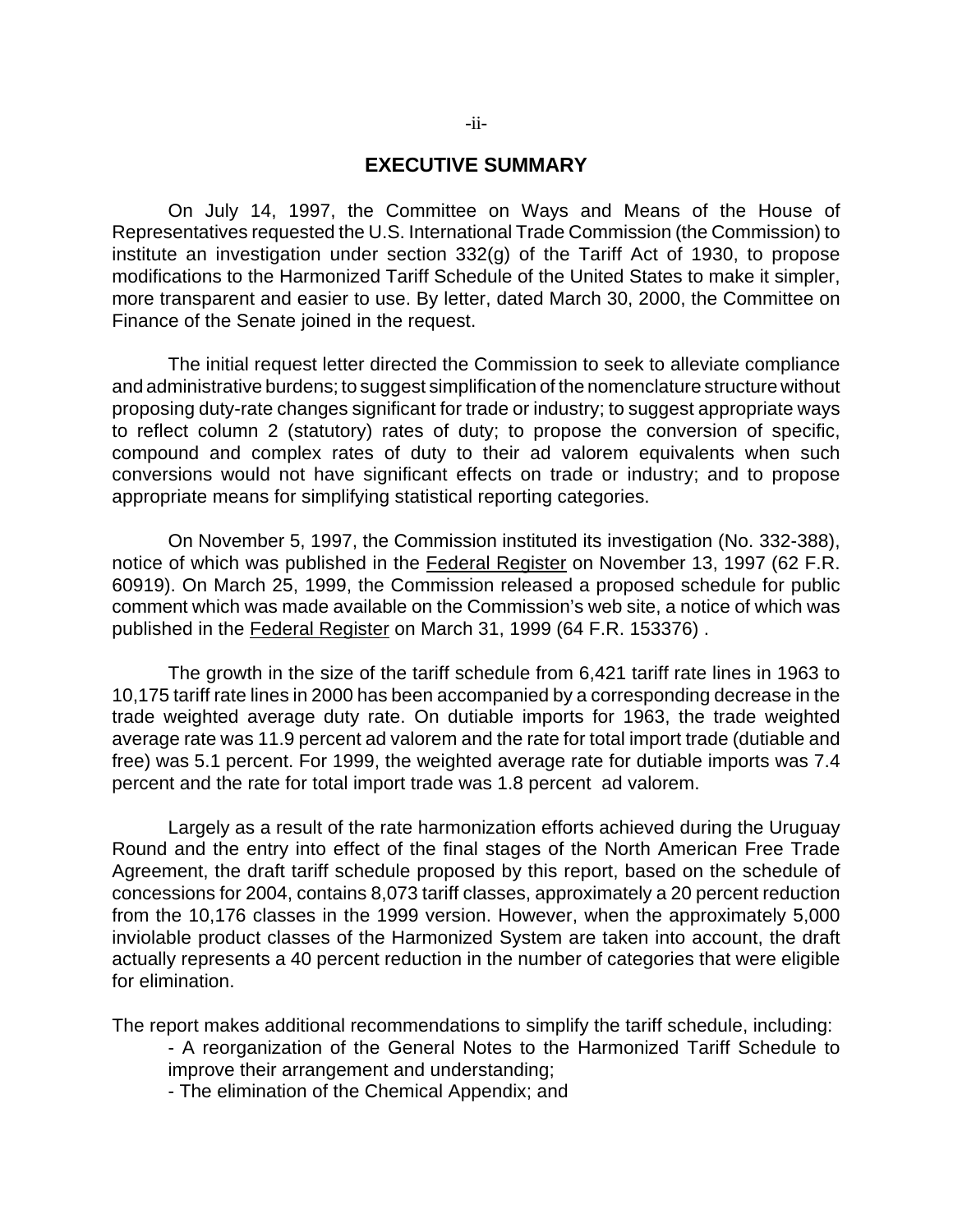- The clarification of article descriptions.

Virtually all of the comments received from the public and government agencies favored the idea of simplifying the tariff schedule. However, comments on the statistical system tended to be mixed. Many believed the proposals to eliminate categories did not go nearly far enough to effect a substantial simplification, others wanted to maintain the current statistical detail for the goods of interest to them. In view of the interagency responsibility for the foreign trade statistical program, the Commission has referred the matter of simplification to the so-called 484(f) Committee with specific recommendations for its consideration regarding the sun-setting of classes and the winnowing out of obsolete provisions.

Finally, while the proposed draft cites the possibility for the elimination of approximately 2,100 provisions, a new round of multilateral trade negotiations could lead to even greater rate harmonization and simplification. There are at present about 3,000 rate lines with normal trade relations (NTR) or column 1-general duty rates of "free." Moreover, there about 5,000 rate lines with NTR rates below 3 percent ad valorem, and about 6,600 with rates below 5 percent ad valorem. Thus, the future potential for additional simplification is apparent.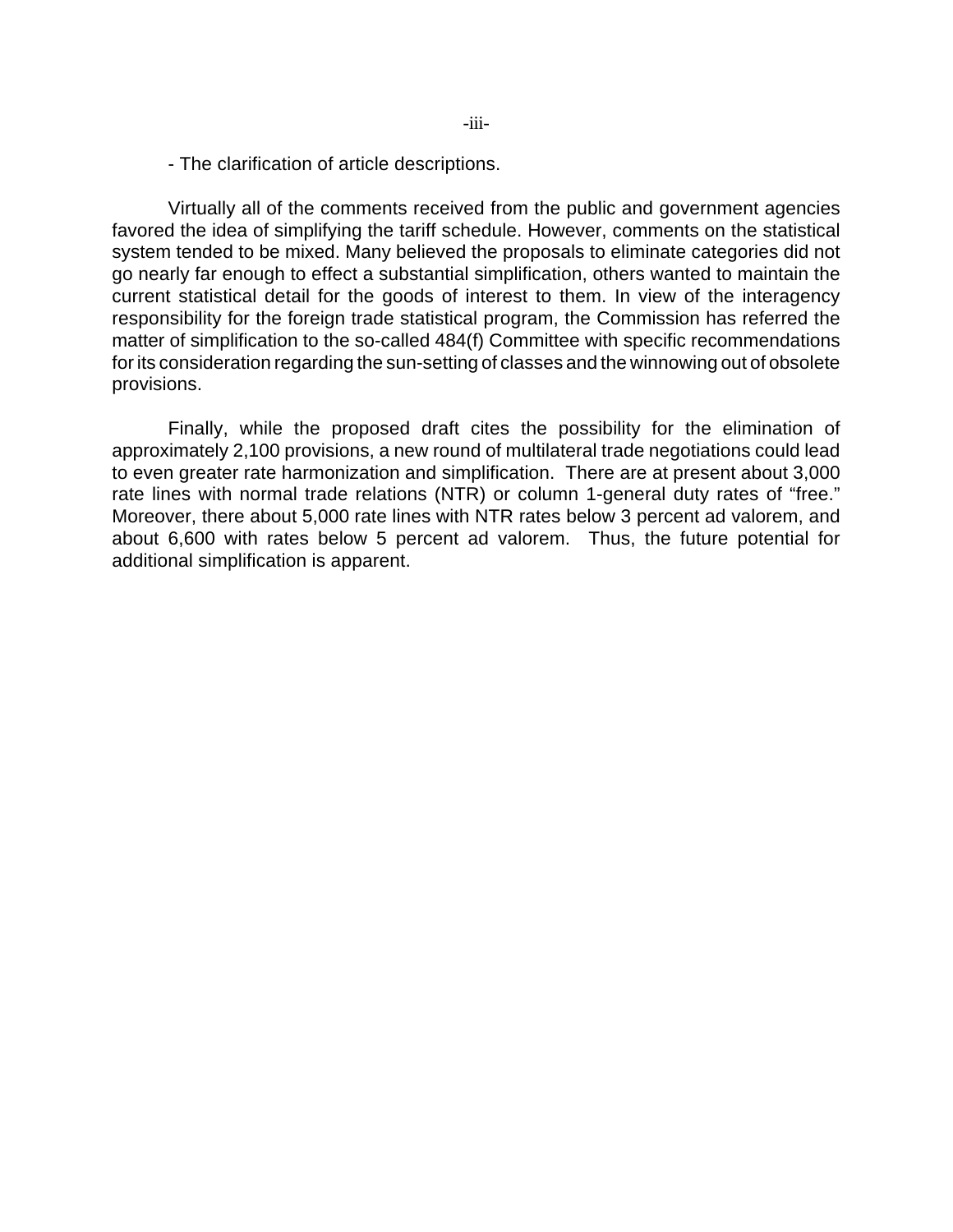# **CHAPTER ONE**

# **Introduction**

Following receipt of a letter of request from the Committee on Ways and Means of the United States House of Representatives,<sup>1</sup> the U.S. International Trade Commission (the Commission) instituted this investigation, *Simplification of the Harmonized Tariff Schedule of the United States*, on November 5, 1997, under section 332(g) of the Tariff Act of 1930. The letter of request directed the Commission to issue its final report on the investigation by July 13, 2000. The Commission's notice of the institution of the investigation is reproduced in appendix A. Subsequent to the initial letter of request, the Commission received a letter from the Committee on Finance of the United States Senate<sup>2</sup> joining in the request for preparation of a draft simplified tariff schedule. A preliminary draft of the simplified schedule previously was made available for public comment, by means of copies placed on the Commission's World Wide Web site<sup>3</sup> and in the Office of the Secretary and through the dissemination by other means of portions of the text upon request; in addition, the views of interested government agencies were sought. All submissions and views were taken into account in the preparation of the final report.

As a result of its investigation, pursuant to the terms of the letter of request and the comments received, the Commission has prepared a final draft of the Harmonized Tariff Schedule of the United States (HTS) containing the legal provisions of the tariff schedule. This simplified text comprises the general and additional U.S. rules of interpretation, the general legal notes, the chapter legal notes and additional U.S. notes, and the 4-, 6-, and 8-digit tariff rate lines. For reasons elaborated on in the report, the 10-digit statistical reporting numbers

<sup>&</sup>lt;sup>1</sup>Letter of July 14, 1997, is reproduced in appendix A.

<sup>&</sup>lt;sup>2</sup>Letter of March 30, 2000, is reproduced in appendix A.

<sup>3</sup>See http://www.usitc.gov.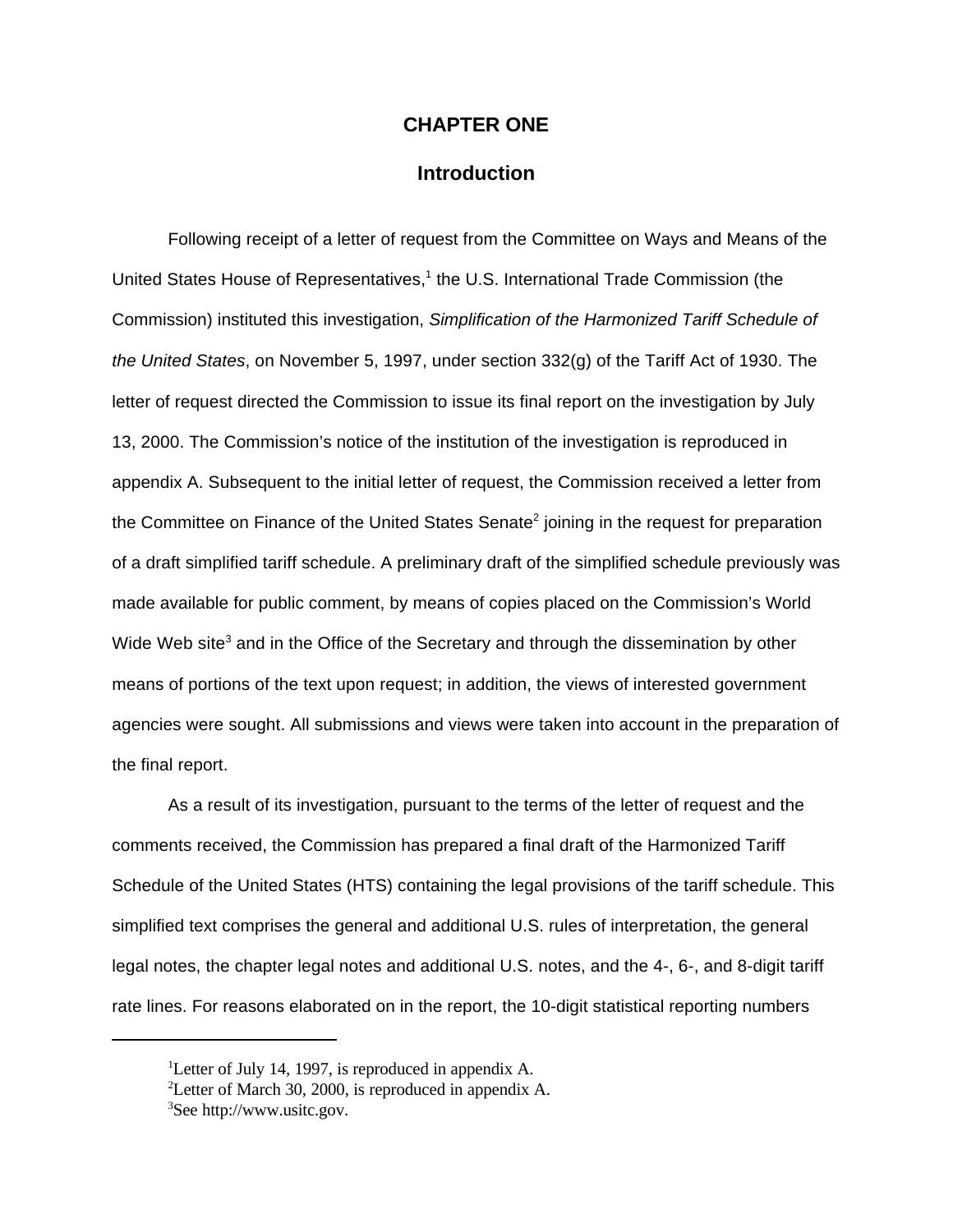and accompanying notes and units of quantity have not been incorporated in this report. Issues concerning the elimination or simplification of statistical classes have been referred to the inter-agency committee authorized under section 484(f) of the Tariff Act of 1930 responsible for creating and maintaining the statistical enumeration.

### *The Harmonized Tariff Schedule of the United States (HTS)*

The HTS sets forth the nomenclature structure, rates of duty, and statistical reporting requirements applicable to imports into the United States. The schedule, except for the statistical requirements, was enacted in the Omnibus Trade and Competitiveness Act of 1988<sup>4</sup> and entered into effect on January 1, 1989, with the repeal of the former Tariff Schedules of the United States (TSUS). Under that Act, the Commission maintains and publishes the annotated HTS and its printed supplements, and has undertaken the electronic dissemination via its World Wide Web site (http://www.usitc.gov) of the schedule and revisions thereto as they become effective.<sup>5</sup>

The nomenclature structure of the HTS is based upon an international system formally called the Harmonized Commodity Description and Coding System ("the Harmonized System" or "HS"), maintained by the World Customs Organization (WCO)<sup>6</sup> in Brussels and implemented by means of a multilateral convention. The HS comprises product descriptions enumerated as 4-digit headings and 6-digit subheadings and includes legal rules and notes. The HS was established to facilitate trade by means of a standardized tariff nomenclature for the description, classification and coding of goods, comprising a system that would also serve as the basis for the collection, comparison, and analysis of comparable international trade

-2-

<sup>4</sup> Subtitle B of title I of Public Law 100-418, 102 Stat. 1107, of Aug. 23, 1988 (19 U.S.C. 3001 *et seq*.).

<sup>&</sup>lt;sup>5</sup> The printed version will continue to be supplemented once or more during each year, as needed, but the time and cost of issuing printed updates prohibits more frequent hard copy supplements.

<sup>6</sup>Formally known as the Customs Cooperation Council pursuant to convention.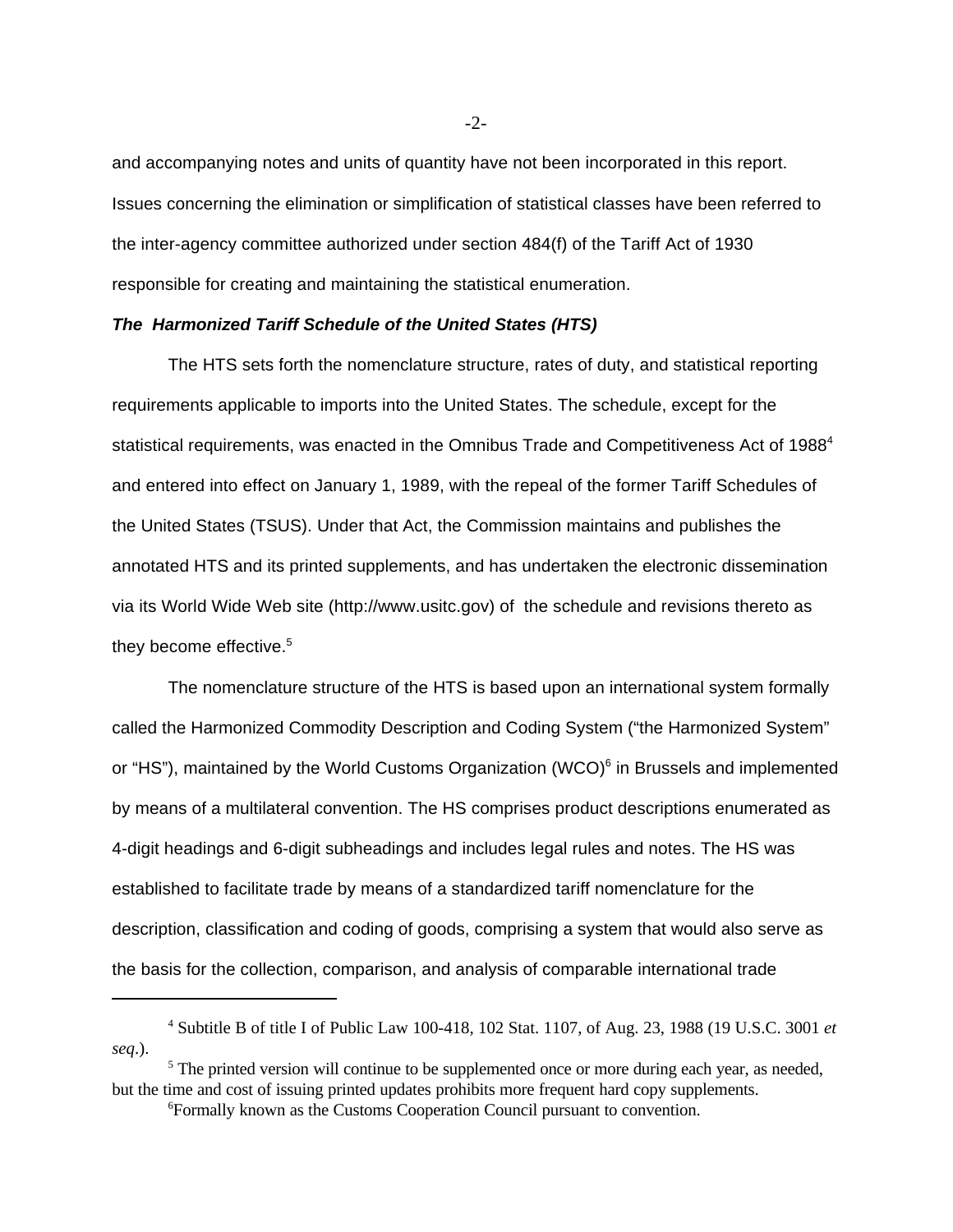statistics. Under the terms of Article 3 of the HS convention, contracting parties are required to include without change all of the 4- and 6-digit categories of the HS, as numbered, and the legal notes thereto. The United States acceded to the Convention as of January 1, 1989. The HTS comprises a hierarchical system of product descriptions based upon the HS 6-digit nomenclature, which have been further subdivided and coded at 8 digits to create needed legal tariff categories and at 10 digits to reflect statistical classes. The U.S. obligations under the HS Convention preclude changes to the approximately 5,000 product classes of the HS.

This report is directed at the simplification of the 8-digit U.S. tariff rate lines, the general legal notes, and additional U.S. legal notes in the chapters. The statistical reporting requirements and matters relating thereto will be separately treated by the so-called "484(f) Committee," formed to implement Section 484(f) of the Tariff Act of 1930, as amended. Further discussion appears later in this report in the section entitled "Statistical Issues."

### *The growth of the tariff schedule*

The table on the next page shows the historical growth of the tariff schedule, in terms of rate lines, statistical categories, total trade, the trade-weighted average rate of duty on dutiable goods, and the overall trade-weighted average duty rate (in percent ad valorem terms) on duty-free and dutiable trade.<sup>7</sup>

In the first edition of the former TSUS in 1963, there were just over 6,400 tariff rate lines, 1,900 of which had statistical subdivisions; there were approximately 31,000 statistical categories (many of which were largely theoretical and related to cotton fabrics). In 1964, the first full year of the TSUS, import trade was over \$18 billion, and, the average rate of duty was

-3-

<sup>&</sup>lt;sup>7</sup>The source of all cited data is a file entitled "Value of U.S. Imports for Consumption, Duties Collected, and Ratio of Duties to Values: 1891–1999" compiled by the Commission's Statistical and Editorial Services Division, Office of Information Services, March 2000; the compilation was based upon official statistics reported by the Department of Commerce.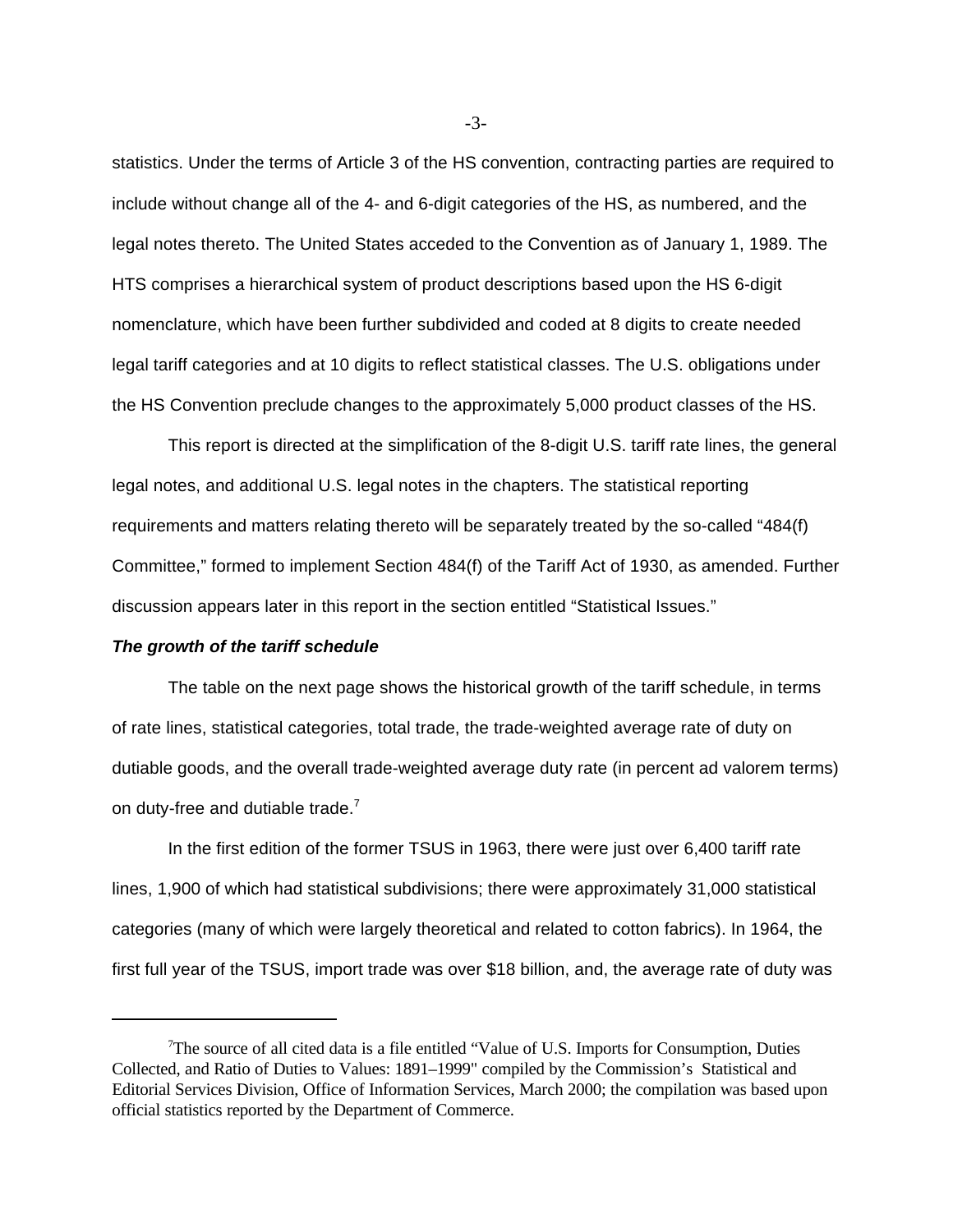11.9 percent ad valorem on dutiable imports and 7.4 percent on total imports. In 1988, the last edition of the TSUS, there were 7,450 tariff rate lines, about 2,400 of which had statistical provisions, and the total number of statistical categories exceeded 47,000. Total import trade in 1988 exceeded \$437 billion, and the average duty rates had declined to 5.3 percent ad valorem on dutiable imports and 3.4 percent ad valorem on total imports.

| Year              | Tariff rate<br>lines,<br>chs. 1-97 | <b>Statistical</b><br>categories,<br>chs. 1-97 <sup>1</sup> | Reporting<br>lines <sup>2</sup> | <b>Total imports</b><br>for<br>consumption<br>(\$1,000,000) | Average<br>duty rate<br>on dutiable<br>imports | Average<br>duty rate<br>on total<br>imports |
|-------------------|------------------------------------|-------------------------------------------------------------|---------------------------------|-------------------------------------------------------------|------------------------------------------------|---------------------------------------------|
| $1963^3$          | 6,421                              | 30,8494                                                     | 35,352                          | 18,613                                                      | 11.9%                                          | 7.4%                                        |
| 19885             | 7,450                              | 47,082                                                      | 52,140                          | 437,140                                                     | 5.3%                                           | 3.4%                                        |
| 1989              | 8,753                              | 7,744                                                       | 14,224                          | 468,012                                                     | 5.2%                                           | 3.4%                                        |
| 2000 <sup>6</sup> | 10,175                             | 9,587                                                       | 17,032                          | 1,017,435                                                   | 5.1%                                           | 1.8%                                        |

<sup>1</sup> Subdivisions of tariff rate lines for statistical reporting purposes.

<sup>2</sup>Sum of number of statistical categories plus the number of tariff rate lines that were not subdivided for statistical purposes.

<sup>3</sup>The former TSUS became effective Aug. 31, 1963; it replaced the former paragraph system for describing and classifying goods in trade that had appeared in prior tariff laws. The figures for rate lines and statistical categories were compiled on that date. However, the remaining data on trade and average duty rates are for 1964, the first full year during which the TSUS was in force.

<sup>4</sup>It is estimated that more than three-fourths of the total number of statistical categories shown for 1963 and 1988 comprised annotations covering cotton fabric. Many of these had negligible or no trade. It was estimated by the Bureau of Census that approximately 4,800 statistical categories had trade in any year. However, the exact number of 7-digit TSUSA provisions is not known.

<sup>5</sup>The TSUS was repealed at the close of Dec. 31, 1988, and the HTS entered into effect on Jan. 1, 1989. <sup>6</sup>The number of rate lines and statistical categories is as of Jan. 1, 2000; trade and rate data are for 1999.

The first edition of the HTS in 1989 added about 1,300 rate lines for a total of 8,753,

and–even without most of the earlier provisions for cotton fabrics–had 14,224 total reporting

lines (with 7,744 actual 10-digit provisions under 2,273 of those rate lines). Total import trade

rose to over \$468 billion, while the average duty rates amounted to 5.2 percent ad valorem on

dutiable imports and 3.4 percent on total imports. That year also marked the implementation of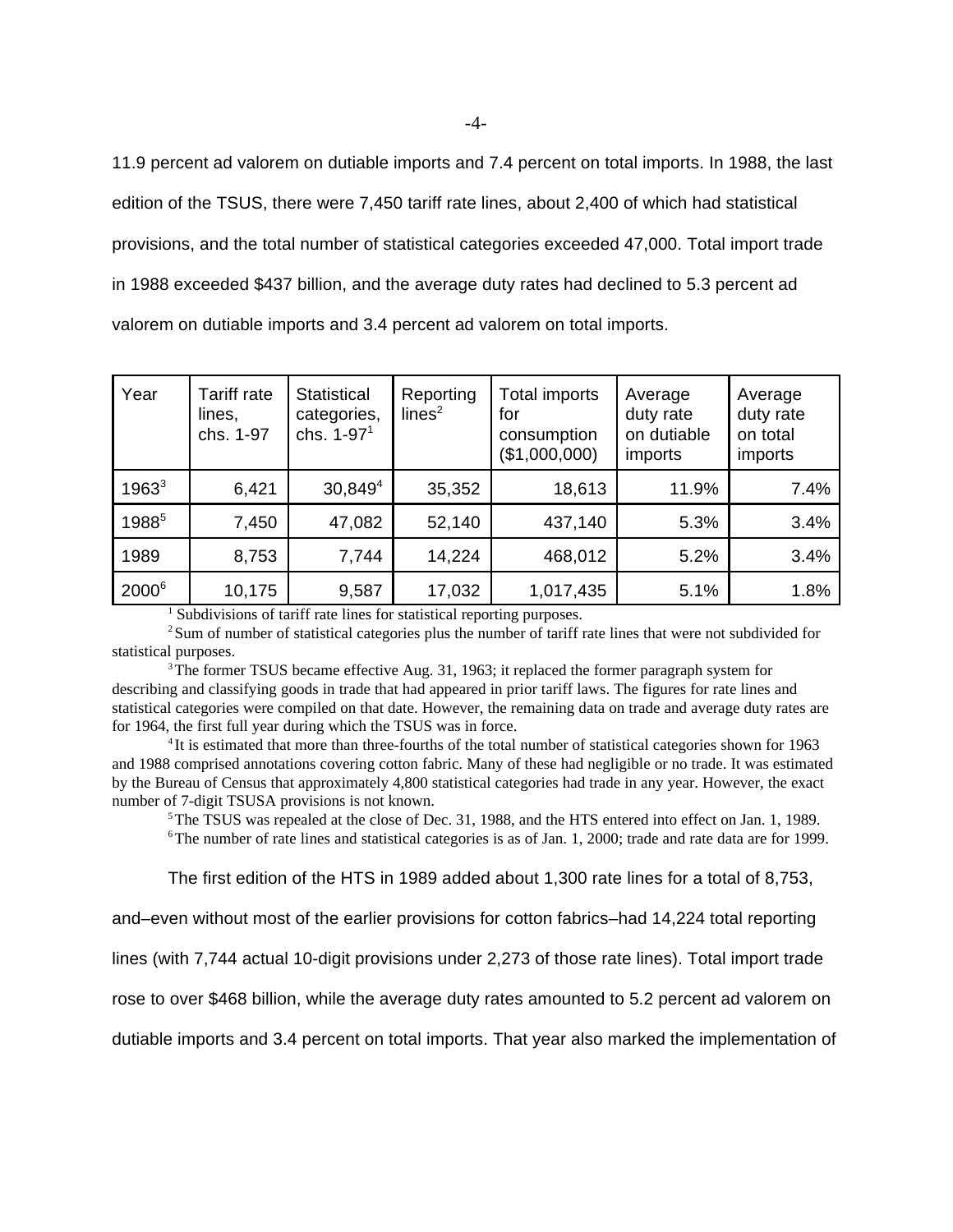the U.S.-Canada Free-Trade Agreement, with fairly extensive additions to both the tariff chapters and the general notes.

Subsequently, and particularly with the implementation of the NAFTA and the concessions resulting from the Uruguay Round of multilateral trade negotiations, the level of complexity and number of provisions in the HTS has risen even as rates of duty have declined. By 2000, the HTS had 10,175 rate lines, 2,730 of which had statistical reporting provisions, and 17,032 reporting lines. During 1999, the last full year for which data are available, total import trade had risen to over \$1 trillion, and the average duty rate was 5.1 percent ad valorem on dutiable imports and 1.8 percent for total imports. Similarly, the length of the general legal notes to the HTS–which contain the rules for classification and special tariff treatment programs, among other matters–increased from 28 pages in 1989 to 169 pages in 1999. Clearly, the amount of product detail and program rules in the tariff schedule has risen dramatically. Given huge increases in the volume of imports, the added complexity of the tariff schedule is compounded for the trading community and government agencies alike.

### *The need for simplification*

The reduction in tariff levels and their consequential loss of significance as a trade barrier has tended to focus increased attention on the costs to the public and government of complying with and maintaining complex trade regulation measures. The Commission understands that some industry representatives have suggested in other fora that the administrative costs of complying with import regulations can be significantly greater than the costs of tariffs.

In addition, the burden of trade compliance is not limited to the United States. Foreign governments also maintain complex legal and regulatory regimes affecting exports to those

-5-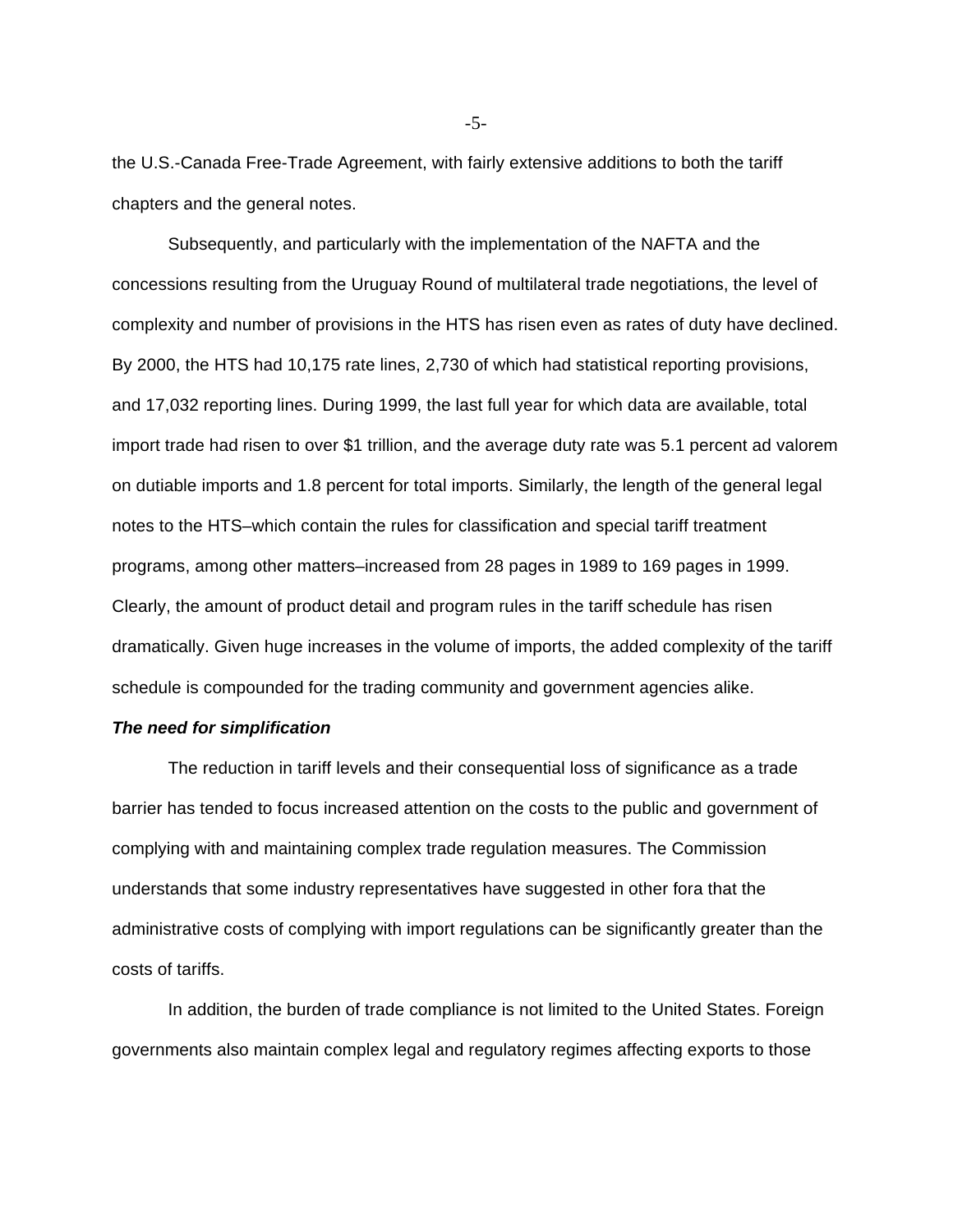countries. Despite efforts to harmonize government reporting requirements, the accelerated  $8$ growth in the number of companies engaged in or seeking to enter international commerce, enhanced by the global reach of the Internet, has magnified the compliance problems. Simplification of the tariff system thus represents a significant step in the direction of trade facilitation. In addition, achieving the widespread availability of each country's current requirements (particularly by means of electronic or magnetic media), increasing the opportunity for firms to submit information electronically to governments, and the simplifying and standardizing of regulations and procedures would serve to alleviate some of the existing administrative and compliance difficulties.

Two programs that are currently in progress may show some promising effects. These programs involve the rewriting of the so-called Kyoto Convention, an initiative of the World Customs Organization on harmonizing customs procedures and rules, and the development in the United States of the International Trade Database System (ITDS), an initiative suggested by the National Performance Review.

The revised Kyoto Convention (formally known as The International Convention on the Simplification and Harmonization of Customs Procedures (Revised)), was adopted by the World Customs Organization in June 1999. The goal of the Convention is to provide a framework of harmonized customs procedures and practices throughout the world that are simple, effective, predictable and transparent. The Convention reflects the general recognition that efficient and effective customs procedures can facilitate the flow of international trade and that a non-transparent customs system can operate as a non-tariff trade barrier. Some of the key elements of the revised Kyoto Convention include: (1) standardized and simplified

-6-

<sup>8</sup>The Commission notes that the Canadian Government has already taken unilateral measures to simplify its tariff and import requirements.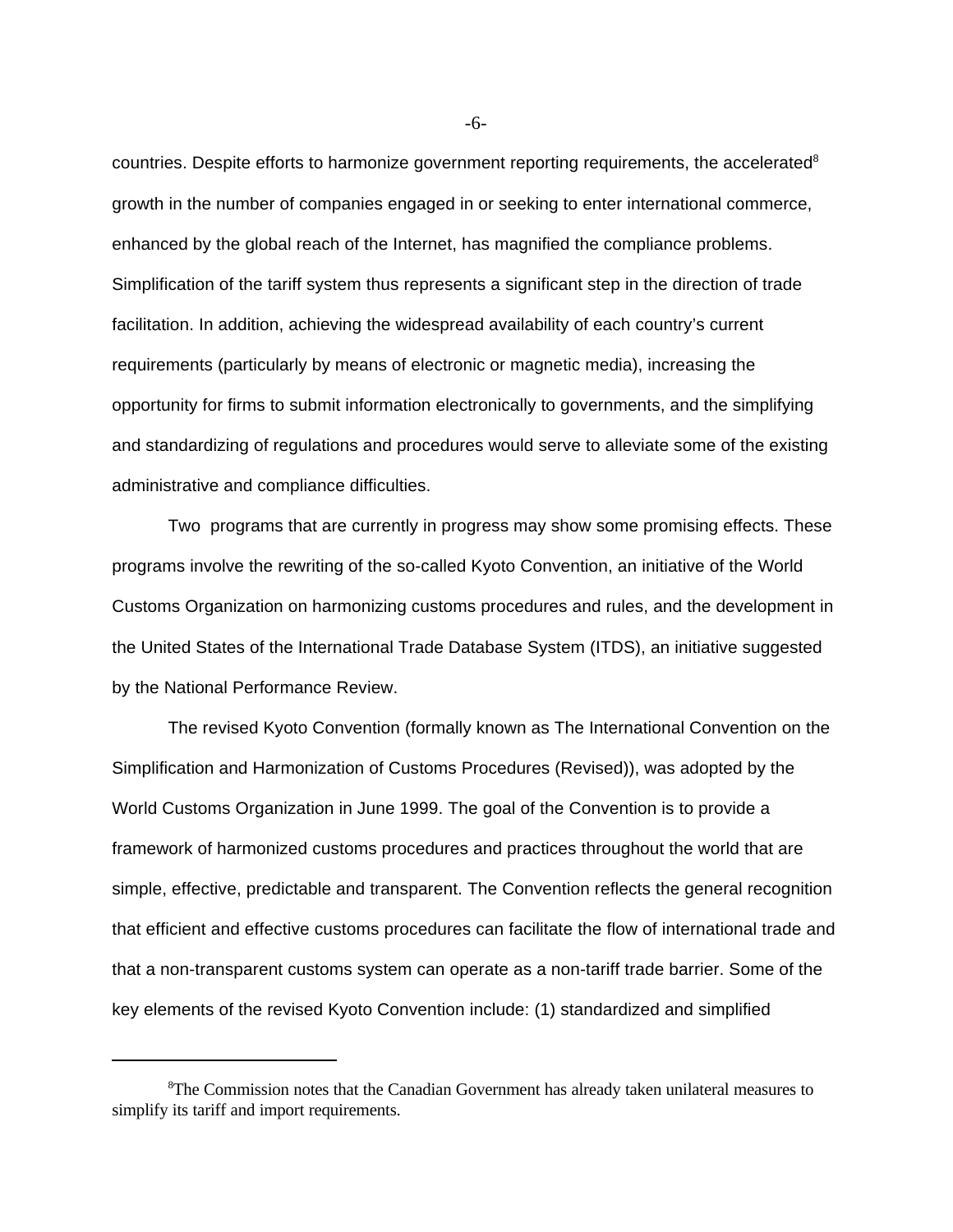procedures for all aspects of customs administration; (2) maximum use of information technology; (3) the publication of customs laws, regulations, administrative guidelines, procedures and practices; (4) cooperation with other national authorities, other customs administrations and the trading community; and (5) the availability of administrative and judicial review of national customs decisions.

The ITDS will be a government-wide system for the electronic collection and distribution of international trade information required by federal agencies, and will include information concerning the movement of goods, conveyances and crews in either direction across U.S. borders. As a result of the integrated nature of the system, redundant and obsolete data reporting requirements will be eliminated. ITDS will provide the trader with a single electronic point of entry for all federal information requirements and will eliminate the current practice of requiring the trade community to file information separately with multiple agencies.

-7-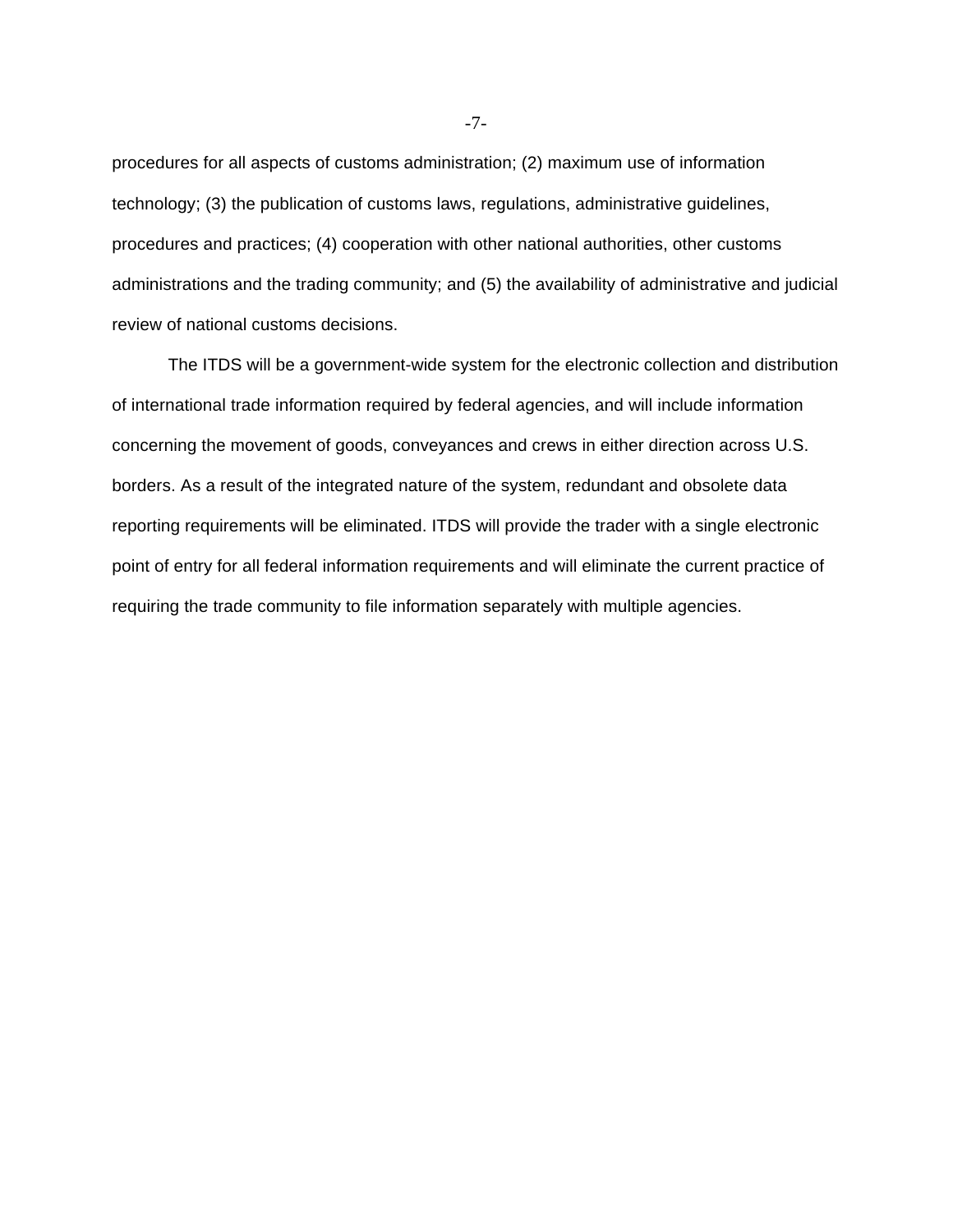# **CHAPTER TWO**

# **Preparation of the Draft Simplified Schedule**

## *Guidelines for simplification*

In its letter, the Ways and Means Committee requested that the Commission propose modifications to the HTS to make it simpler, more transparent, and easier to use. The Commission was directed to do this work according to the following guidelines:

- $\Box$  examine the difficulties arising from the complexity and size of the HTS and suggest modifications to alleviate compliance and administrative burdens for the business community and the U.S. Customs Service;
- $\Box$  use concession-rate levels scheduled to go into effect on January 1, 2004, as the basis for general rates and special rates of duty, taking into account any staging scheduled to occur beyond that date with appropriate suggested modifications;
- $\Box$  suggest ways to simplify the U.S. tariff structure, consistent with sound nomenclature principles and U.S. international obligations under the HS Convention, to the extent practicable without causing duty-rate changes having a significant effect on U.S. industry and trade;
- $\Box$  suggest appropriate methods of reflecting column 2 duty rates, without proposing or maintaining rate lines solely for the purpose of reflecting column 2 duty rates;
- $\Box$  suggest conversions of all specific, compound, and complex rates of duty to their ad valorem equivalents, provided that such conversions would not have significant effects on U.S. industry and trade and using trade data from the three most recent calendar years; and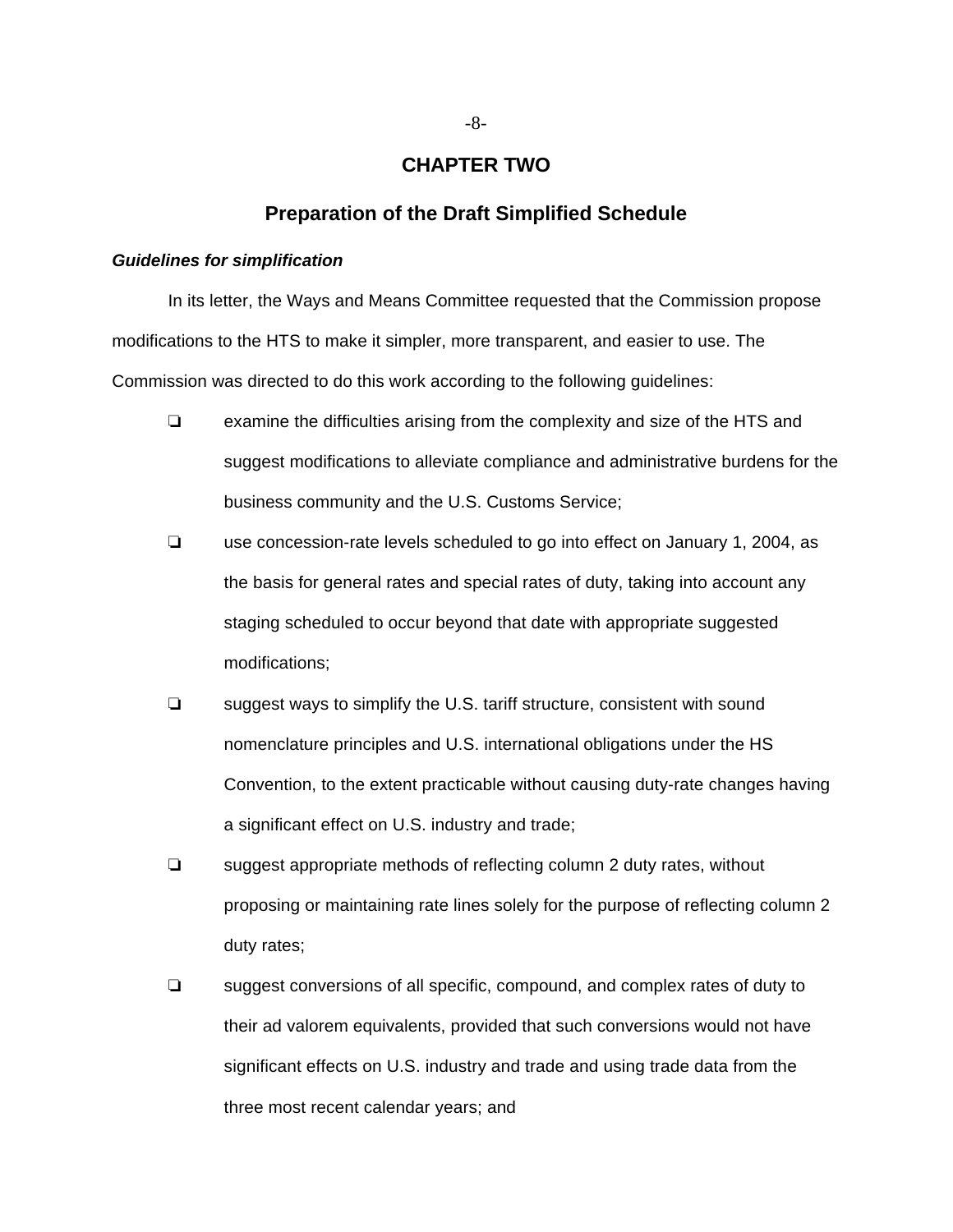$\Box$  suggest an appropriate simplification of HTS statistical reporting categories for consideration by the Committee for Statistical Annotation of the Tariff Schedules (known as the 484(f) Committee, for its statutory authority).

In order to give the business community and other interested parties an opportunity to have input regarding the proposed simplified tariff schedule, the Commission requested public comment and the views of other Government agencies on the basis of a preliminary draft made available on April 1, 1999. The draft tariff schedule presented with this report comprises the legal text of chapters 1 through 97 and the general and chapter legal notes thereto, together with a cross-reference table to align the existing and proposed schedules. When released, the final report containing the proposed legal text will be posted in PDF format on the World Wide Web site maintained by the Commission;<sup>9</sup> and printed copies will be available for public inspection in the Office of the Secretary of the Commission and in the Office of Tariff Affairs and Trade Agreements.

## *Methodology and procedures*

In carrying out its work on the proposed simplified HTS, the Commission considered the guidelines in the request letter and also made certain decisions with a view toward attaining real gains in terms of simplification in as much of the schedule as possible. The proposed draft retains the familiar format of the HTS as enacted, with the exception of the restructuring and renumbering of the general notes. In the final draft, the columns normally dedicated to the statistical suffixes and units of quantity were merely left blank, because these nonlegal elements are being referred to the 484(f) Committee. Related tariff categories that have common rates of duty as of January 1, 2004, were combined. Other tariff categories with slight differences in duty rate on that date were combined where the change is considered not to

<sup>&</sup>lt;sup>9</sup> See http://www.usitc.gov.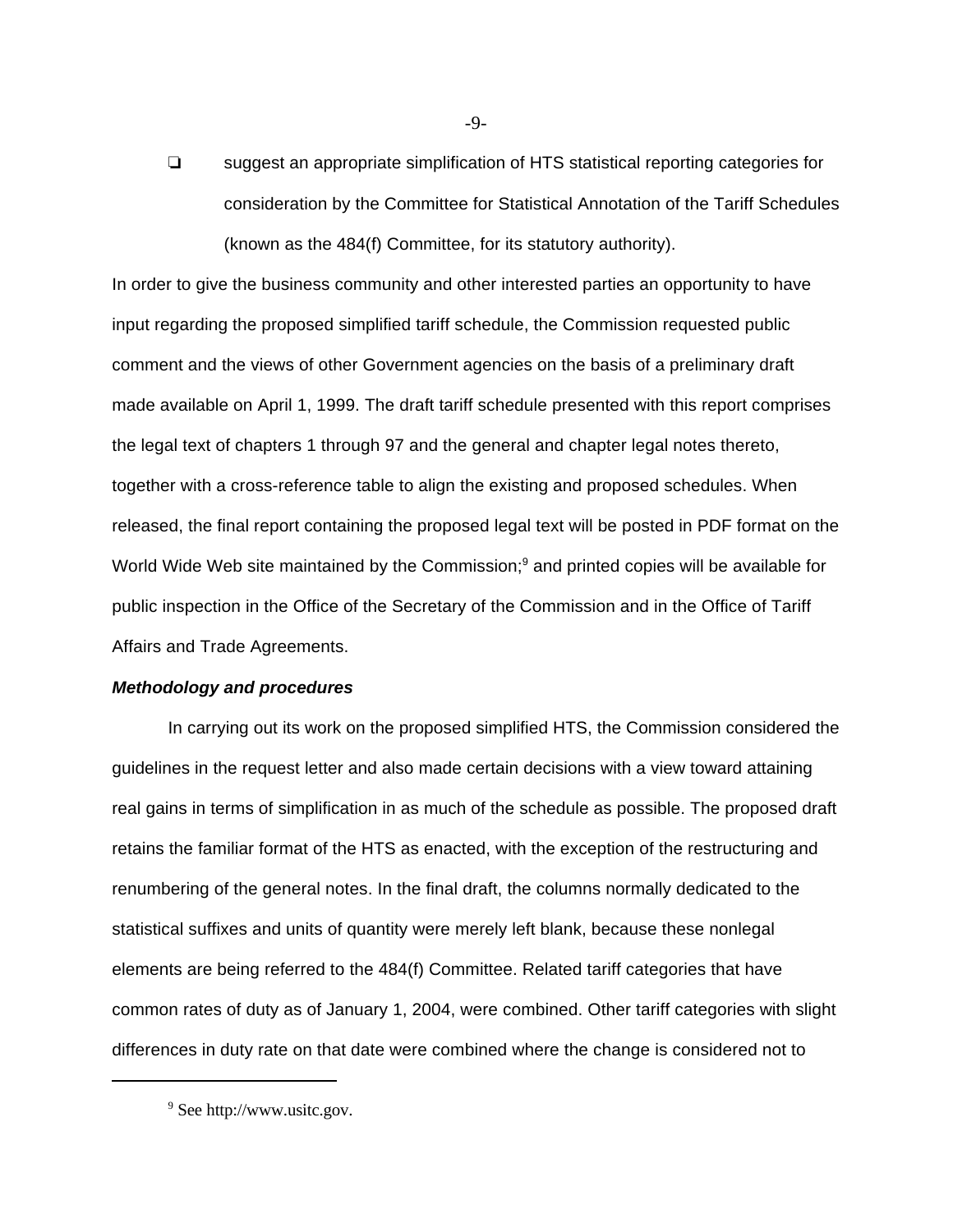have a significant effect, especially where one or more rate lines had little or no trade. Every effort was made to retain the duty rate treatment scheduled to be effective in 2004, while still attempting to meet the objectives of simplification. However, if two adjacent or related rate lines at the same level of the nomenclature's hierarchical structure–such as a hypothetical example of "red wagons" and "other"–are scheduled to have different 2004 duty rates but trade that varied widely–perhaps \$20,000 and \$1 million for these two imaginary classes–the separate rate lines have in appropriate cases been combined into a single one in this proposed draft, and the final duty rate from the existing category having the clear preponderance of trade has been indicated for the new rate line. Any such changes are reflected in the proposed chapters using bold type and are similarly noted in the crossreference table for the provisions concerned. Thus, for specific classes of goods there may be either a slight increase or a slight decrease in the proposed duty rate, compared with present treatment, if the change likely would not have a significant effect on U.S. industry and trade.

In carrying out the work on simplification, the Commission used the existing (1999) text<sup>10</sup> and, bearing in mind that the international level 4- and 6-digit categories cannot be changed, began by reviewing the nomenclature to identify instances where the 8- and 10-digit nomenclature seemed unwieldy, confusing, or otherwise complex. Where these cases were identified, staff took into account three basic considerations: first, the purpose underlying the creation of the descriptive classes in question; second, the final Uruguay Round Act duty rate levels among the pertinent group and differences among them; and third, the volume of trade in each category. In some instances, multiple classes of goods that appeared to be related

-10-

 $10$ It was expected that few new rate lines would be created for the 2000 edition, and little updating was necessary between publication of the preliminary and final report in this investigation. The proposed draft likewise does not include provisions that may be added as a result of the Commission's investigation No. 1205-5, *Possible Modifications to the Harmonized Tariff Schedule of the United States*, because they have not yet been proclaimed and would not take effect until 2002.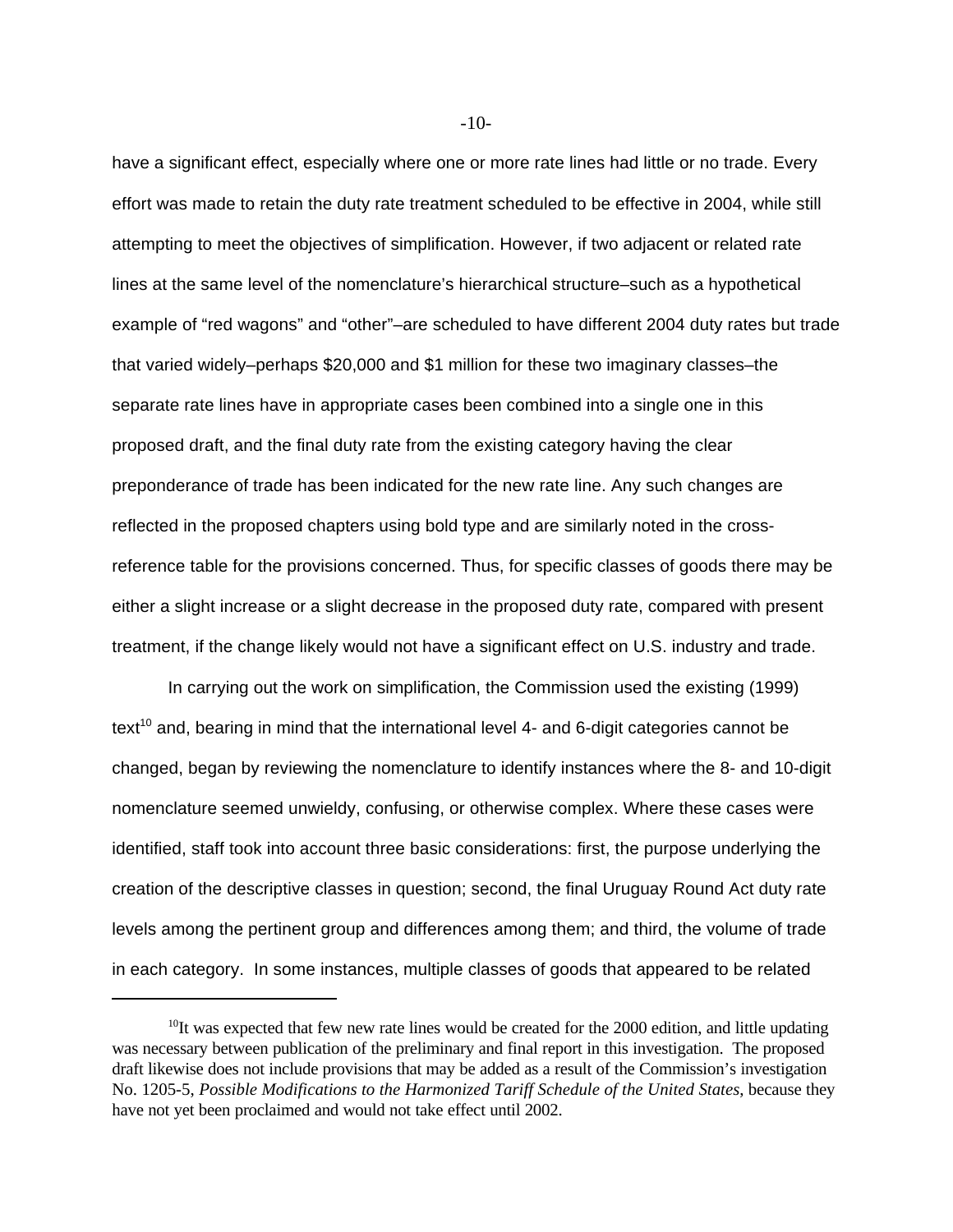could not be covered by a single new provision because the final staged duty rates were quite different (diverging by more than 0.5 percent ad valorem). In certain other instances, different rate lines having common final duty rates could not be combined because the volume of trade in each class of goods was quite high (each exceeding \$10 million). It was not always considered desirable to collapse them only to recreate the product detail at the statistical level, where less verification of shipment volumes occurs. This decision was commonly made where Commission was aware that the different rate lines had been created for a particular purpose, such as to capture separately those goods that might be considered import sensitive. In still other instances, the nomenclature itself argued against combining different classes of goods; that is, the Commission considered that there was no reliable, clear way to describe the goods if the categories were combined (especially where 3 or more 8-digit lines exist below one 6 digit HS subheading). In other cases, particularly in the chemicals area, existing article descriptions contain enumerations of different chemical products that are already quite lengthy, so that it seemed undesirable to make these lists still longer merely to have a single rate line for each group. However, some provisions with article descriptions based on the customs value of the imported goods (categories referred to as having "value breaks") have been dropped from the proposed schedule, when the low or nonexistent level of trade suggested that the specified range of values was considered to be obsolete.

## *Programs not reflected*

In the proposed schedule, some trade preference programs or provisions created therefor are not reflected. Some of the complexity inherent in the existing HTS arose as actions were taken under these programs, such as the Generalized System of Preferences

-11-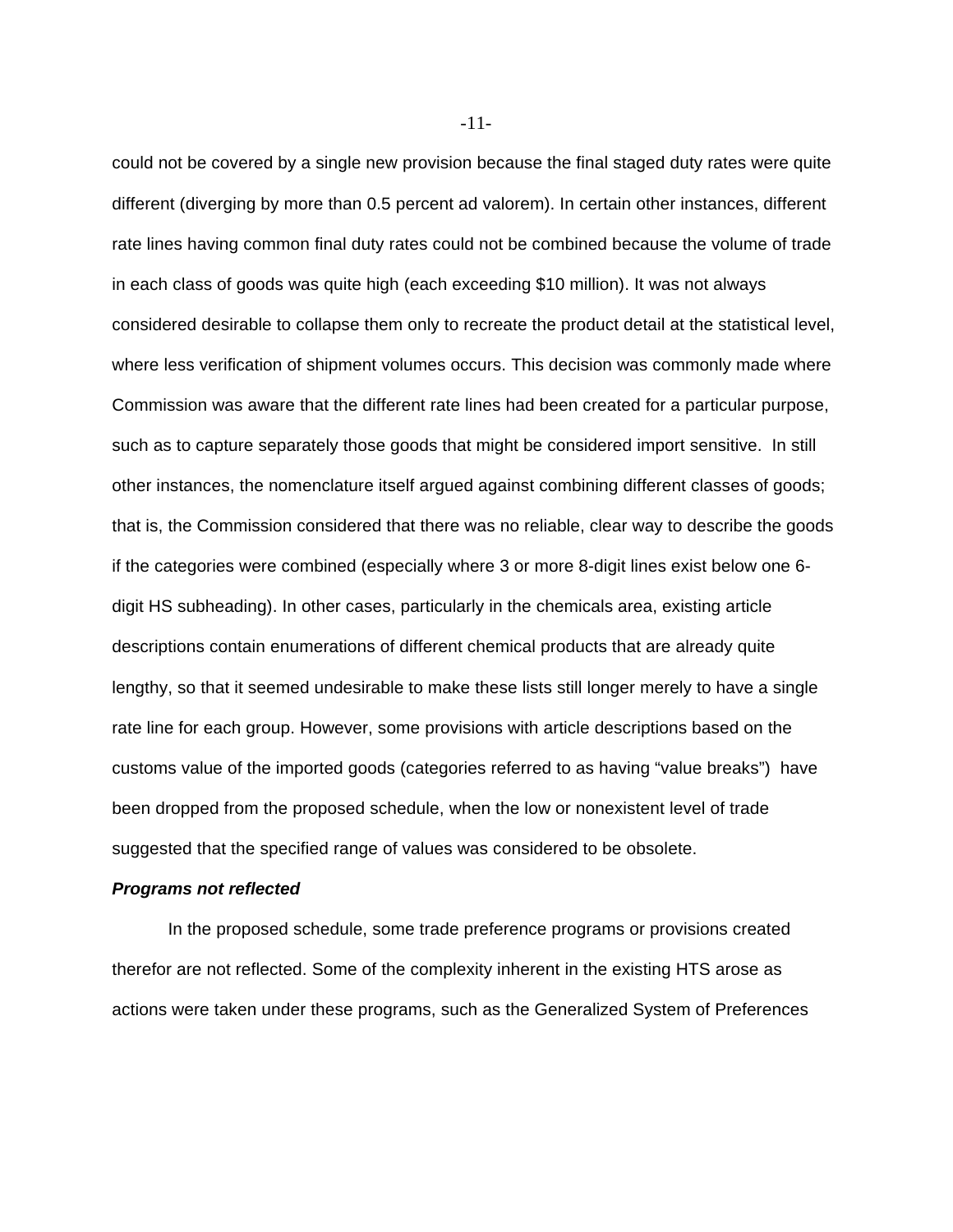$(GSP<sup>11</sup>)$  or as provisions were created to implement negotiated rules of preference under the NAFTA. The Commission determined that the simplified schedule would not show duty-free treatment under the GSP in the special rates of duty subcolumn because a complete product review would be necessary upon adoption of a simplified schedule, given changes in the number and scope of tariff rate lines, and the fact that many dutiable provisions will become free in 2004 on a normal trade relations (NTR) basis and will not require a special GSP designation. In addition, "competitive need" computations could not be done now for trade in 2004 and beyond; the draft schedule cannot indicate now which countries should be excluded from GSP benefits for particular goods in the future.

Similarly, the draft omits the provisions of existing general note 12(t), which sets forth the tariff classification rules that determine whether a good containing non-NAFTA-origin content is a product of the NAFTA region and is therefore eligible for tariff preferences. These heading/subheading-specific provisions will require revision, following trilateral negotiations among the parties to the agreement, because of the modification or deletion of many U.S. tariff categories. It is proposed that these rules, once revised and approved, would be moved out of the general legal notes to appear in the chapters to which they relate; this change would make the rules more obvious and accessible to users of the tariff schedule seeking to claim NAFTA preferences. As is the case with the GSP program, many categories of goods will become free of duty on a Normal Trade Relations (NTR) basis in 2004, thereby obviating the need to reflect special NAFTA rate treatment.

-12-

<sup>&</sup>lt;sup>11</sup>Under GSP, the President may decide to give duty-free entry to less than the scope of an existing tariff rate line and therefore subdivides it to accomplish the desired treatment; also, tariff rate lines may be subdivided to give or remove GSP treatment from one or more beneficiary countries, usually pursuant to the so-called "competitive need" limitations of title V of the Trade Act of 1974, as amended (19 U.S.C. 2461 et seq.).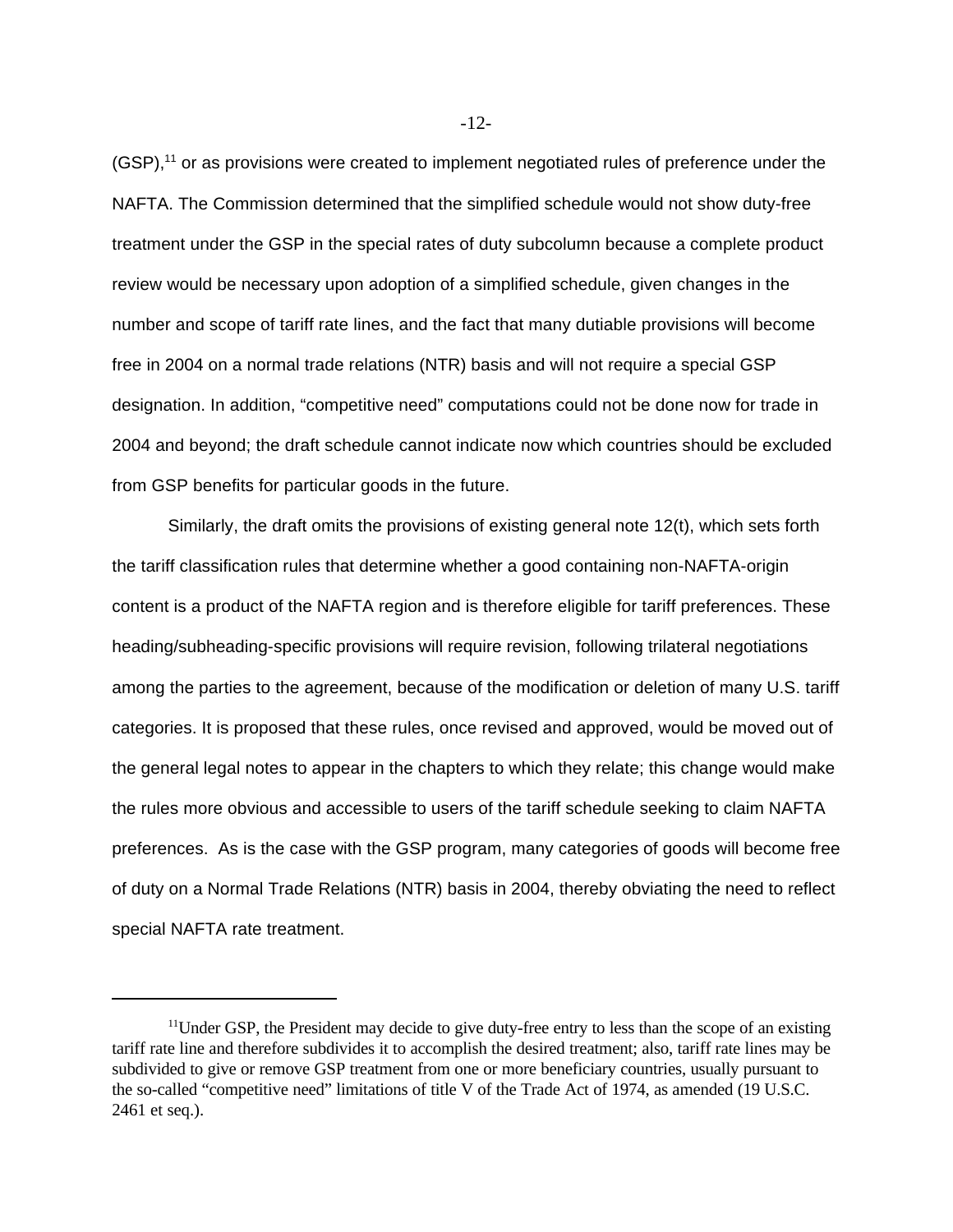Finally, the draft removes the textile and apparel category numbers adopted under the previous Multi-fiber Arrangement and currently used for purposes of the World Trade Organization (WTO) Agreement on Textiles and Clothing (ATC). To reflect the category number system and allow collection of the data necessary to enforce bilateral restraints, a large number of statistical reporting numbers were created under tariff categories covering textile and apparel goods; many of these provisions serve no other significant purpose and cover low-trade goods. Under the ATC, the contracting parties have agreed to terminate remaining quantitative restraints applicable to WTO countries at the close of 2004. Thus, it is proposed that the HTS no longer contain this enforcement structure, because by 2005 it will apply to relatively few countries and there may be alternative computerized means to obtain the same information primarily under the ITDS.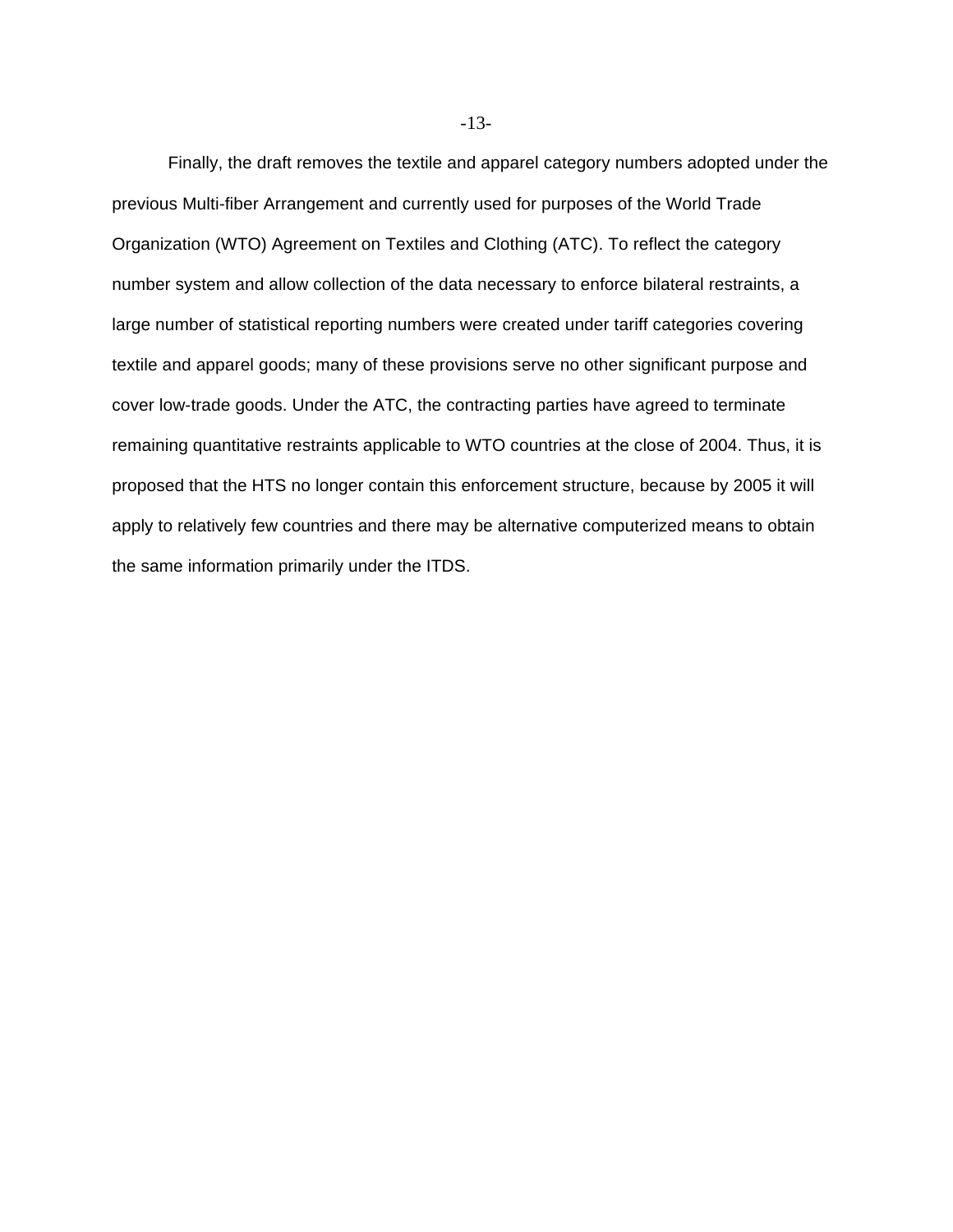# **CHAPTER THREE**

# **The Simplified Tariff Schedule**

## *Consolidation of tariff classes*

A primary benefit of this endeavor has been the elimination, by consolidation, of many 8-digit rate lines subordinate to individual 6-digit subheadings, where the 8-digit provisions have a common final NTR rate of duty (or variations of less than 0.5 percent ad valorem).

The 2000 HTS has 10,175 8-digit classes, while the draft 2004 version has 8,073, a 20 percent reduction in the number of provisions. Excluding the approximately 5,000 inviolable 6 digit items of the HS, the draft reflects a 40-percent reduction in the number of HS items which would be eligible for elimination.

#### *The conversion of specific, compound and complex rates of duty*

The requesters' goal of converting specific or compound rates of duty to their ad valorem equivalents raised several issues. Some comments received in this investigation supported the idea of converting these rates, but with a proviso. These comments noted a critical need to choose a properly representative time period (in terms of trade, the overall economic cycle, and currency fluctuations) close to the projected implementation date of a simplified tariff schedule. Other comments pointed to the reduced level of protection for domestic producers that might result from such a conversion for particular commodities, and the likelihood that any time period that might be suggested would be inappropriate for at least some products, especially agricultural commodities.<sup>12</sup> Given the number of expressions of

-14-

 $12$ Most of the specific duty rates currently in effect occur in the agriculture product sector (generally chapters 1-24 of the HTS). Of the 41 comments received that mentioned the agriculture (continued...)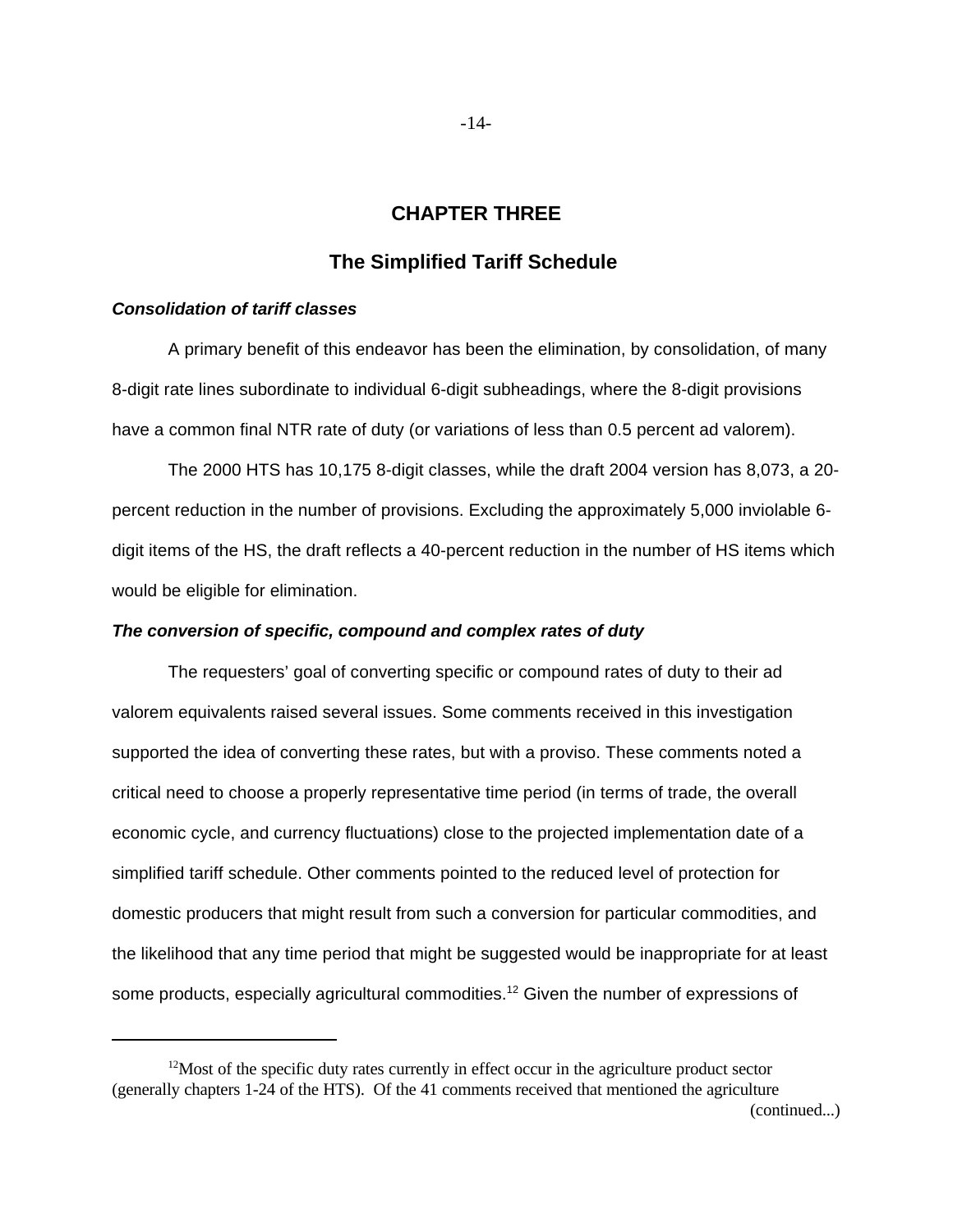concern on this point, and the fact that across value ranges, ad valorem and specific rate forms produce different levels of protective effect, the Commission decided to recommend for the present that the specific and compound rates be largely retained.

 With respect to complex rates, worthy of note is the proposed elimination of "borrowed"<sup>13</sup> duty rates for certain embroidery and apparel ensembles and those in Chapter 91 concerning watches and clocks. Further discussion of specific changes appears below.

## *Reorganization of the General Notes*

The general notes contain not only explanations of the content of the tariff schedule but also the significant provisions of other laws and regulations establishing trade agreement programs (such as the NAFTA) or implementing statutory measures. The notes provide importers with a single point of access to these legal provisions that would be largely unavailable otherwise. Because of the expansion of the general notes, whose basic organization reflects the structure of the general headnotes to the former TSUS, the notes are difficult to read, poorly labeled, not arranged in the most logical sequence, and overly long. Thus, the Commission proposed changing the order and numbering system and inserting additional "side headings" indicating the content of note subdivisions. To reduce the length of the notes–and also to put key provisions closest to the portions of the tariff to which they relate–it is proposed that the "tariff shift" rules of preference for the NAFTA program be

 $12$ (...continued)

chapters, only 5 indicated any support for the conversion of rates to their ad valorem equivalents; two of these suggested that this might be achieved under the auspices of a new round of negotiations. Eighteen responses strongly rejected the advisability of such rate conversions.

<sup>&</sup>lt;sup>13</sup>Tariff rate lines with "borrowed rates" are those for which the rates of duty are stated in terms of the rates applicable to other tariff rate lines. For example, the rate of duty for HTS number 6104.21.00, which covers women's or girls' ensembles, knitted or crocheted, of wool or fine animal hair, is "The rate applicable to each garment in the ensemble if separately imported." Thus the rate of duty is "borrowed" from the tariff rate lines which apply to the parts of the ensemble.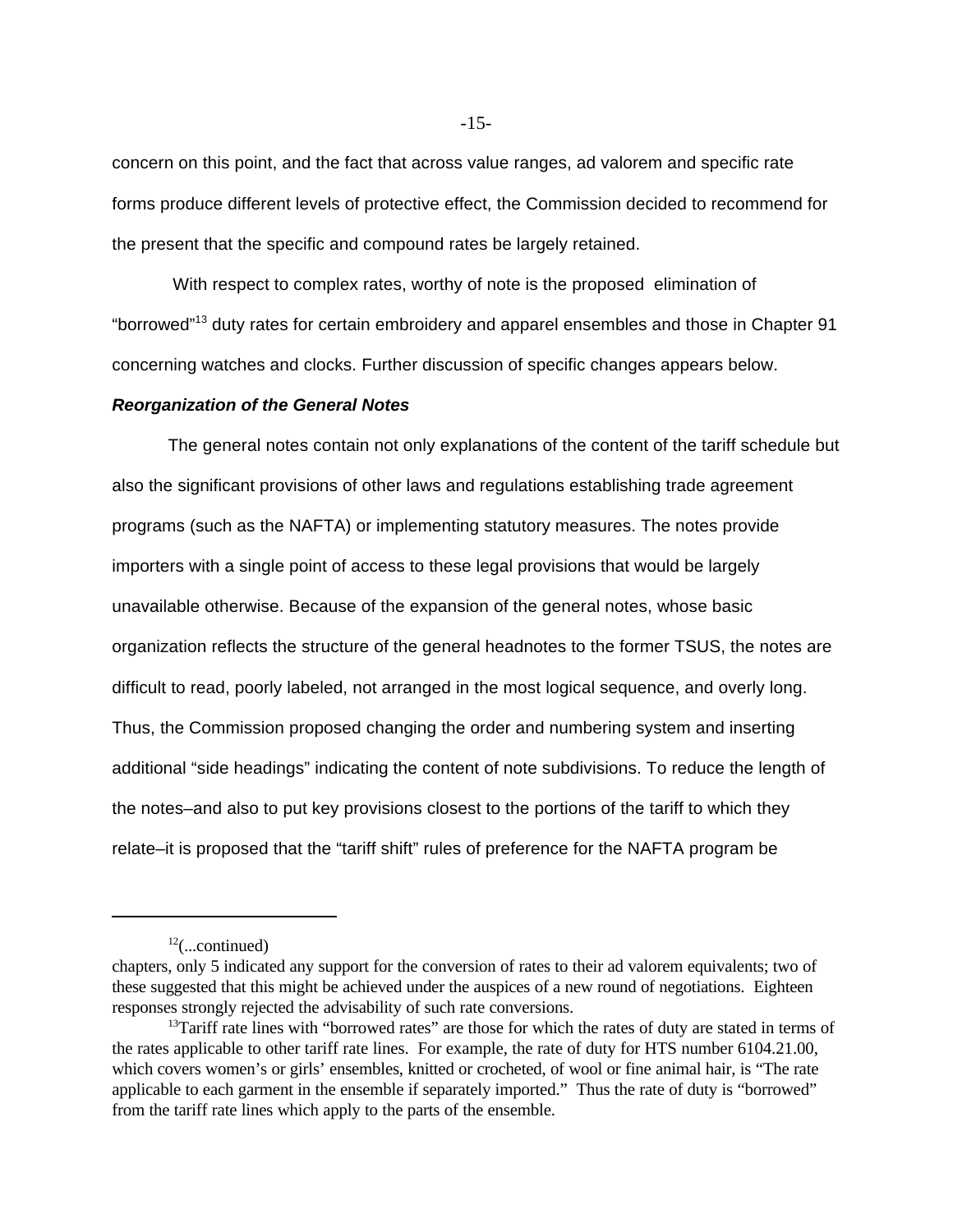inserted in each chapter along with the headings to which they relate. These rules are frequently consulted by NAFTA shippers, and would thereby be located near the pages containing the tariff headings (and in the same on-line electronic file).

## *Elimination of the Chemical Appendix*

The Chemical Appendix to the HTS, which by 2004 is scheduled to have actual effect only with respect to one tariff category due to the staging of rates for all others currently covered, was dropped and appropriate adjustment made for that one product.

# *Restatement of Column 2 rates of duty*

While rate lines were not proposed merely to restate existing column 2 tariff treatment, the elimination of the column itself in favor of reflecting the rates in a different manner is not proposed at this time. Currently, products of only seven countries, if trade is not otherwise suspended, are subject to the rates in column 2 of the HTS: Afghanistan, Cuba, Laos, Montenegro, North Korea, Serbia, and Vietnam. The Commission believes that, so long as some countries' goods remain subject to column 2 duty treatment, it would be best to continue the current format. The Commission notes that these rates also serve as the record of "statutory rates" and normally the tariff ceiling in the event concessions might be withdrawn.

#### *Clarification of article descriptions*

The proposed schedule suggests simplified descriptive nomenclature wherever possible. In some instances, the order of categories that were subordinate to a single 6-digit subheading was modified to make the description and classification of goods clearer and more logical. For example, the arrangement of the provisions for various types of gloves was modified to reduce complexity and make clearer the coverage of individual rate lines.

#### *Limitations on simplification*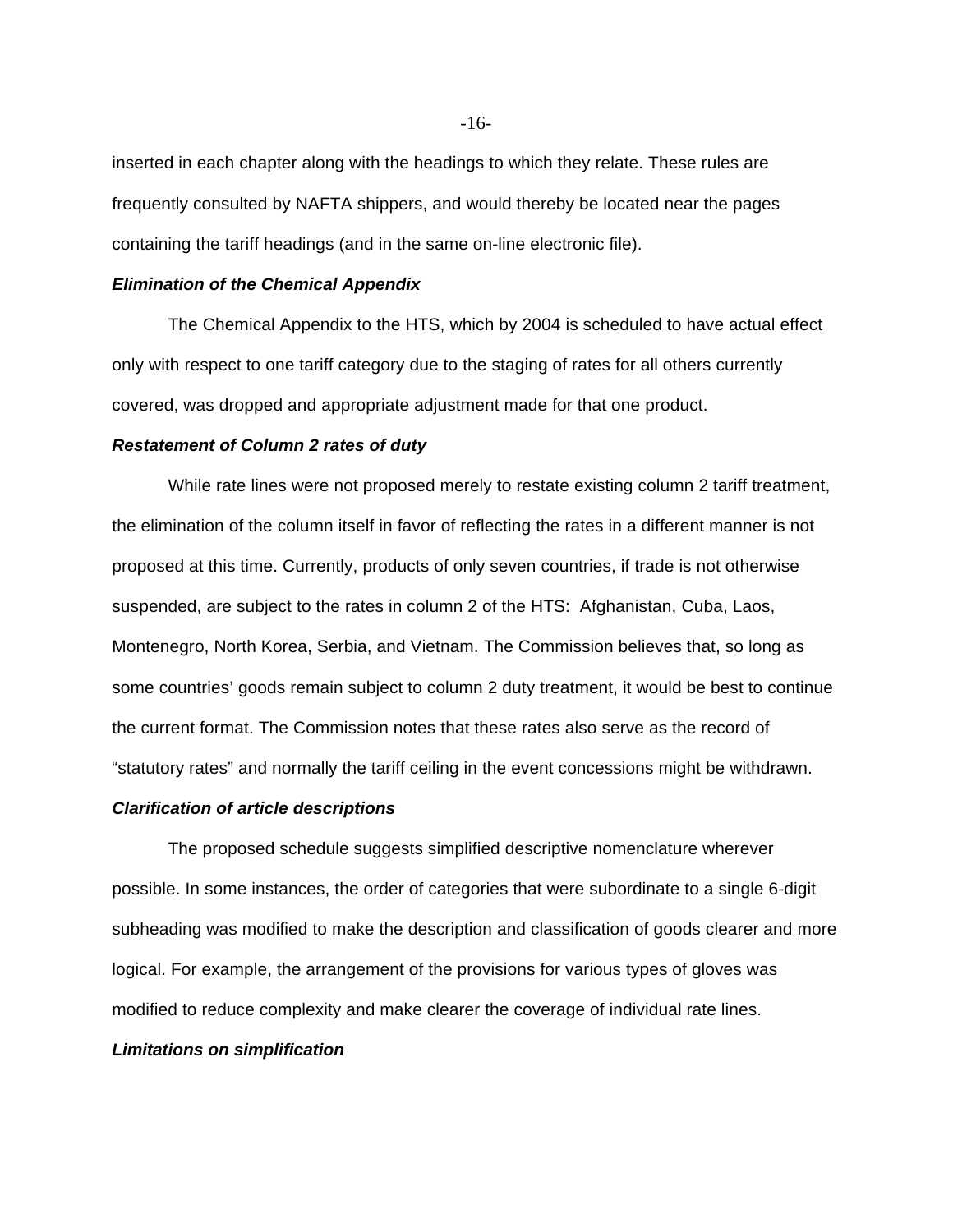Although much of the schedule could be examined and simplified under the methodology outlined above, certain factors made simplification of some parts of the schedule quite difficult. For example, the "borrowed" or derived rates of duty applicable to apparel ensembles, the relatively low levels of trade involved, and the fact that it was impossible to know which garments might be contained in any particular shipment, made it difficult to propose ad valorem rates of duty for the rate lines concerned. For some rate lines, little or no trade was reported during 1997 (or in other recent years), and estimated ad valorem rates had to be suggested based on minimal or nonexisting trade data.

In the agricultural sector, because of resistance from U.S. government and from the U.S. private sector,<sup>14</sup> there was very little consolidation of agricultural products at the rate line level. Most of the simplification achieved resulted from combining pairs of rate lines that have common NTR duty rates. In several of these cases, the pairs of rate lines were originally created by subdividing a single category in order to provide separate GSP treatment or NAFTA origin treatment.

In some cases, such as watches, even where the nomenclature under the HS was relatively well suited to goods in trade in terms of their technology, the rates of duty–which were inherited to some extent from the TSUS by virtue of staging schedules from prior rounds of multilateral negotiations–were not as modern in their formulation, and trade data gave insufficient information to allow complete confidence about the nature of goods in trade as the Commission prepared new proposed duty rates. Similarly, color televisions were covered by orderly marketing agreements under the TSUS, with varying rates of duty for products subject or not subject to these arrangements; these rates have been modified through different

-17-

 $14$ Of the 41 comments that mentioned the agriculture chapters, 13 comments–representing a broad spectrum of government and private sector interests–stated specifically that simplification is not feasible in the agriculture sector in general or within the particular product area of concern to the writer.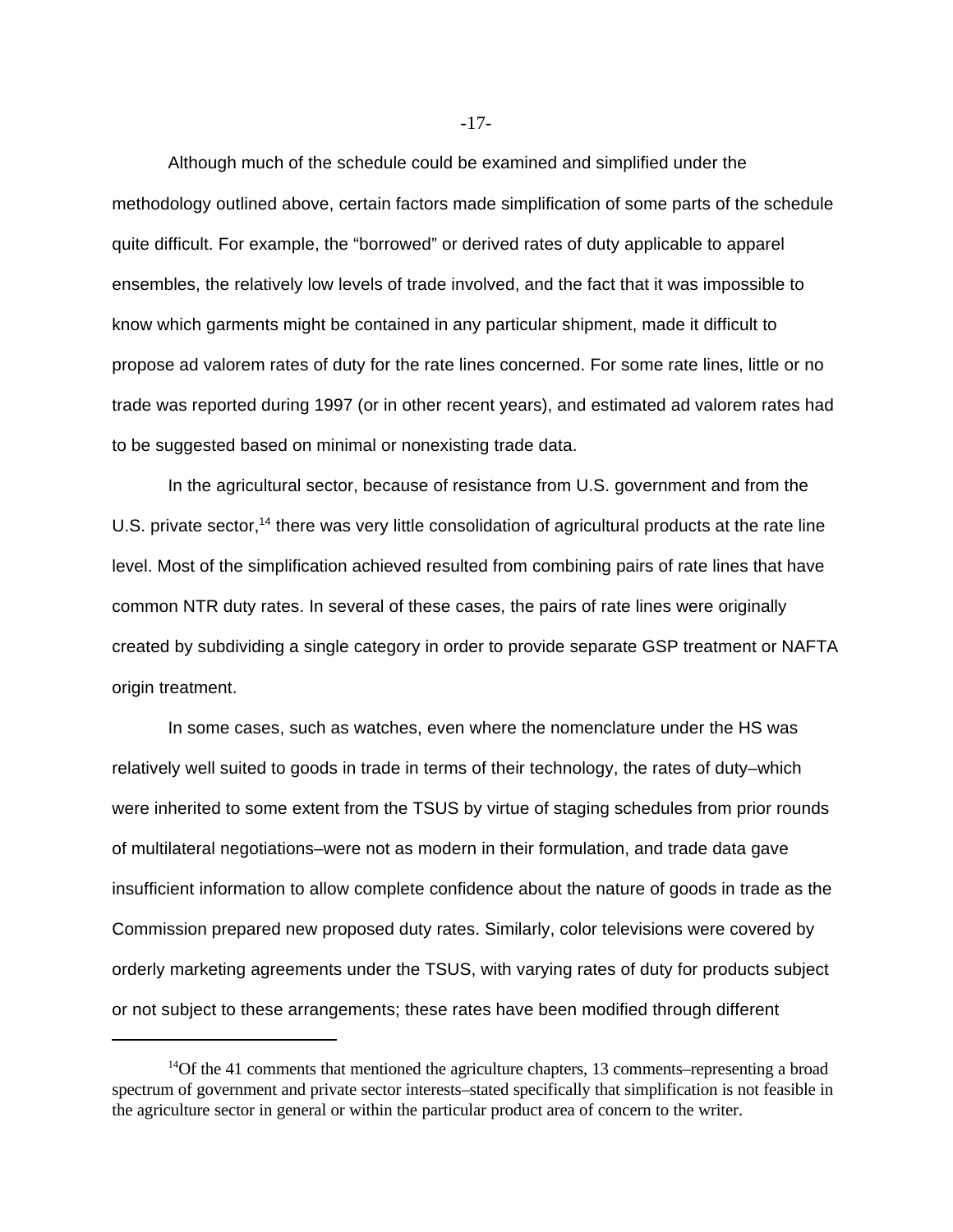schedules of staged reductions. In still other cases, the products concerned are commodity items with varying prices (by source and by time of year), so that ad valorem equivalent rates would at best be a snapshot taken on a particular date, without any study of changing markets or sources of goods and with no ability to take into account varying costs of production, weather effects, or other factors. The existence of tariff-rate quotas and their influence on types and levels of goods shipped make it even harder to identify the ad valorem equivalent rate for the goods concerned.

The many tariff-rate quotas (TRQs) covering agricultural goods, converted as part of the URA concessions package from absolute quantitative restraints implemented under section 22 of the Agricultural Adjustment Act (7 U.S.C. 624, as amended), are difficult to understand and to administer. The former single rate lines applicable to each product subject to quotas were each replaced as of January 1, 1995, with three (or more) rate lines–generally, with one category covering goods "described in general note 15,"<sup>15</sup> a second for the other below-TRQ-trigger-level shipments, and a third for "other," meaning all other shipments; usually the first two lines have identical general duty rates and the third has a much higher general rate. The Commission attempted to simplify the presentation of the TRQ provisions, including provisions that might be included in chapter 98 of the HTS and under which shipments would be double-reported but not counted towards TRQ trigger levels. However, no substitute for the existing multiple-rate-line scheme has yet been proposed in this draft, and options for simplifying the presentation of these provisions still need to be considered.<sup>16</sup>

-18-

<sup>&</sup>lt;sup>15</sup> General note 15 sets forth certain types of shipments that are not to be counted with respect to the TRQs: products shipped by or for any U.S. Government agency, products imported for personal use of the importer in quantities not to exceed 5 kilograms, products imported as samples and not for commercial use, certain blended syrups made in U.S. foreign trade zones, and certain cotton covered by safeguards.

 $16$ No suggestions were formally received regarding this issue. Possible methodologies–of a technical rather than a substantive nature–considered by the Commission included, for example, a provision (continued...)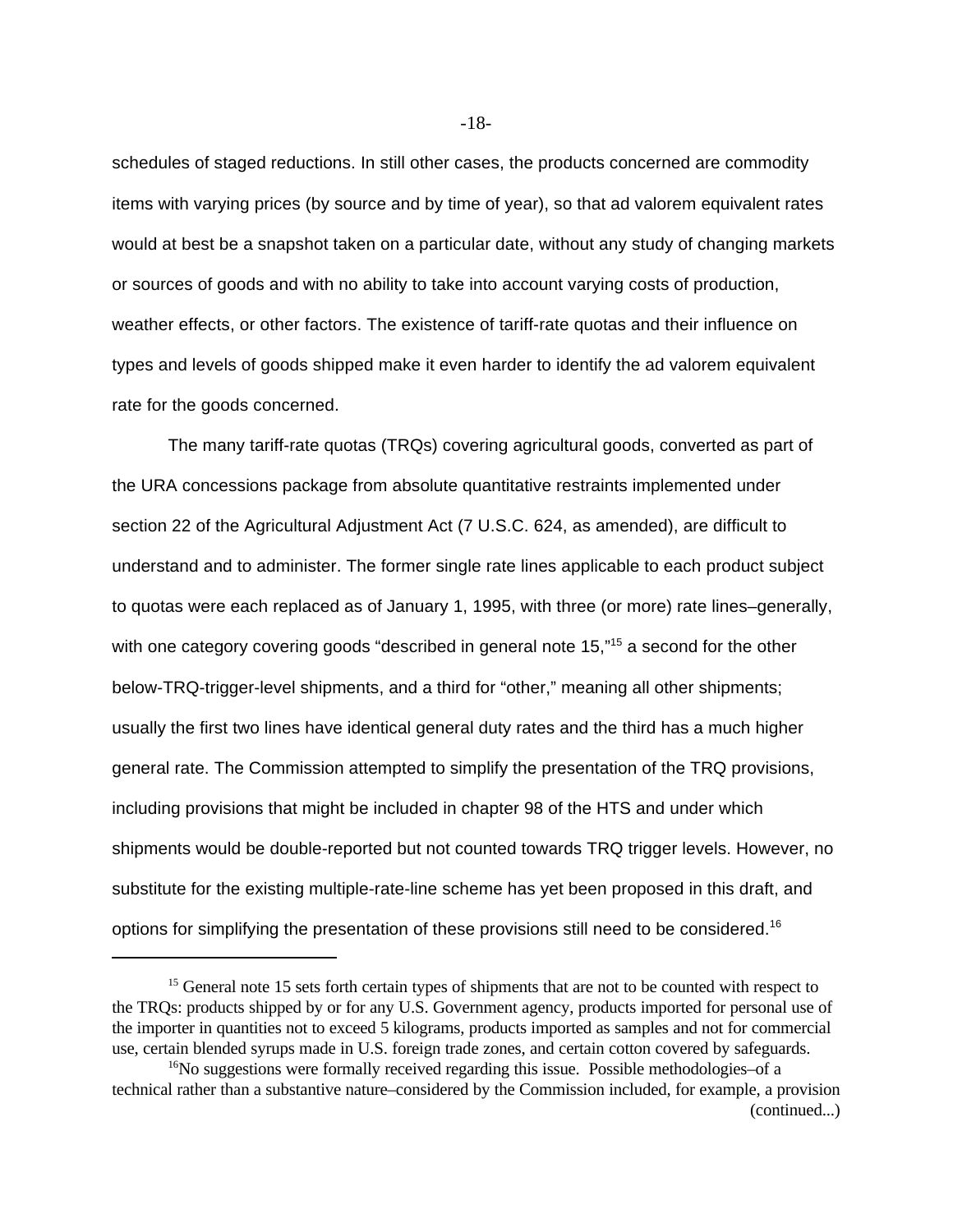For footwear of chapter 64, tariff descriptions have been revised and rearranged. These changes permit maintenance of applicable rates of duty and should help in the continued collection of statistical information, while eliminating numerous duplicative provisions. Similar modifications were made with respect to embroidery of chapter 58, and changes have been suggested to end the application of "borrowed" duty rates from goods that were not embroidered.

### *Statistical issues*

Many of the comments resulting from the public release of the draft tariff schedule concerned the statistical categories enumerated at the 9th and 10th digits of the annotated HTS. While virtually all the submissions were supportive of the idea of simplifying the system, comments on the statistical system were mixed. Many believed the proposals to eliminate categories did not go far enough to effect a substantial simplification, while others wanted to maintain the current statistical detail for the goods of interest to them.

Simplification of the statistical requirements presents a different set of concerns than those of tariff simplification where one seeks to consolidate related classes of goods at common rates of duty. Here the desire is to provide information useful for economic and policy analysis and for monitoring or ensuring the enforcement of programs. However, the statistical codes have grown beyond the provisions originally intended for such purposes. Much of the difficulty stems from the fact that the statistical codes are an extension of the tariff codes. As a result of two major negotiations, the Uruguay Round and the NAFTA, the number of 8-digit tariff codes was increased resulting in a consequential increase in the statistical classes falling

 $16$ (...continued)

to be inserted in chapter 98 to cover importations described in existing general note 15 to the HTS. However, the Commission believes that no alternative method of presentation considered to date improves significantly upon the present one, and accordingly has not proposed changes to these TRQ provisions.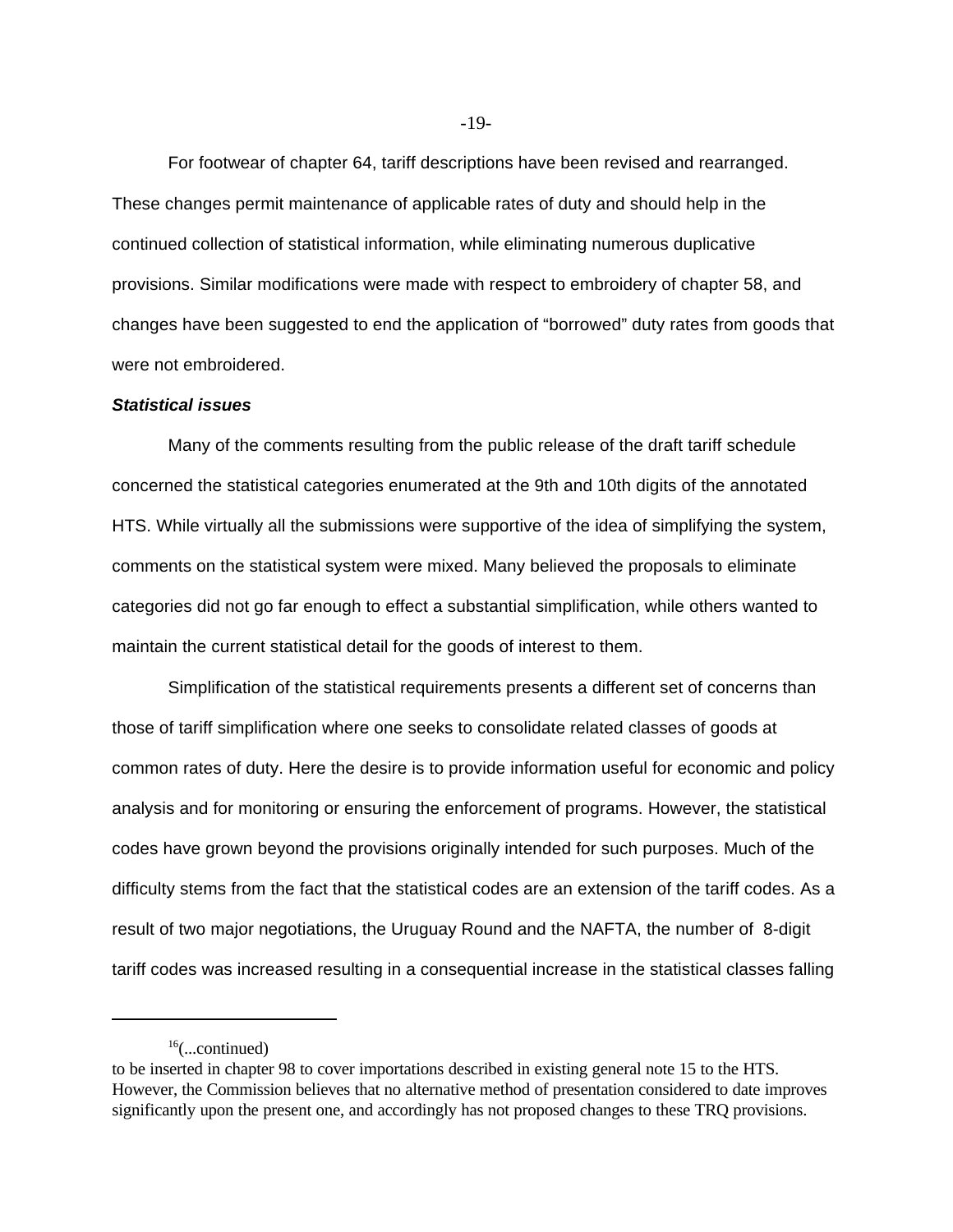within the affected items. Because both negotiations were proclaimed near year's end, there was little opportunity to review the extent to which the proliferation was necessary to preserve statistical continuity. Generally, once new classes are created, there is support from the statistical community to continue the series.

As noted previously, responsibility for creating, modifying, or deleting statistical provisions in the tariff and the export schedule lies with the so-called "484(f) committee," formed to implement Section 484(f) of the Tariff Act of 1930, as amended. The Commission representative chairs the committee, with the Secretary of Treasury (by way of Customs) and the Secretary of Commerce (by Census) as the other members. The committee receives petitions from the private sector and other agencies to modify the schedule and seeks to take action if the request for a new category would not yield data that would disclose the operations of individuals firms, is administrable by Customs, does not impose an unreasonable burden on the reporting public and is considered useful to the trade community or is necessary for the administration of a federal program. Each statistical category in the system has been requested by the interested party concerned.

In this regard, it is recognized that the committee's decisions form the basis for the analysis of the international trade situation for a given product line, and that without the data generated by identifying the category discreetly, an accurate analysis could not be easily undertaken.

In view of the interagency responsibility for the program, the Commission has referred the matter of simplification to that committee for its consideration. The following section of this report includes suggestions for simplifying the statistical requirements.

-20-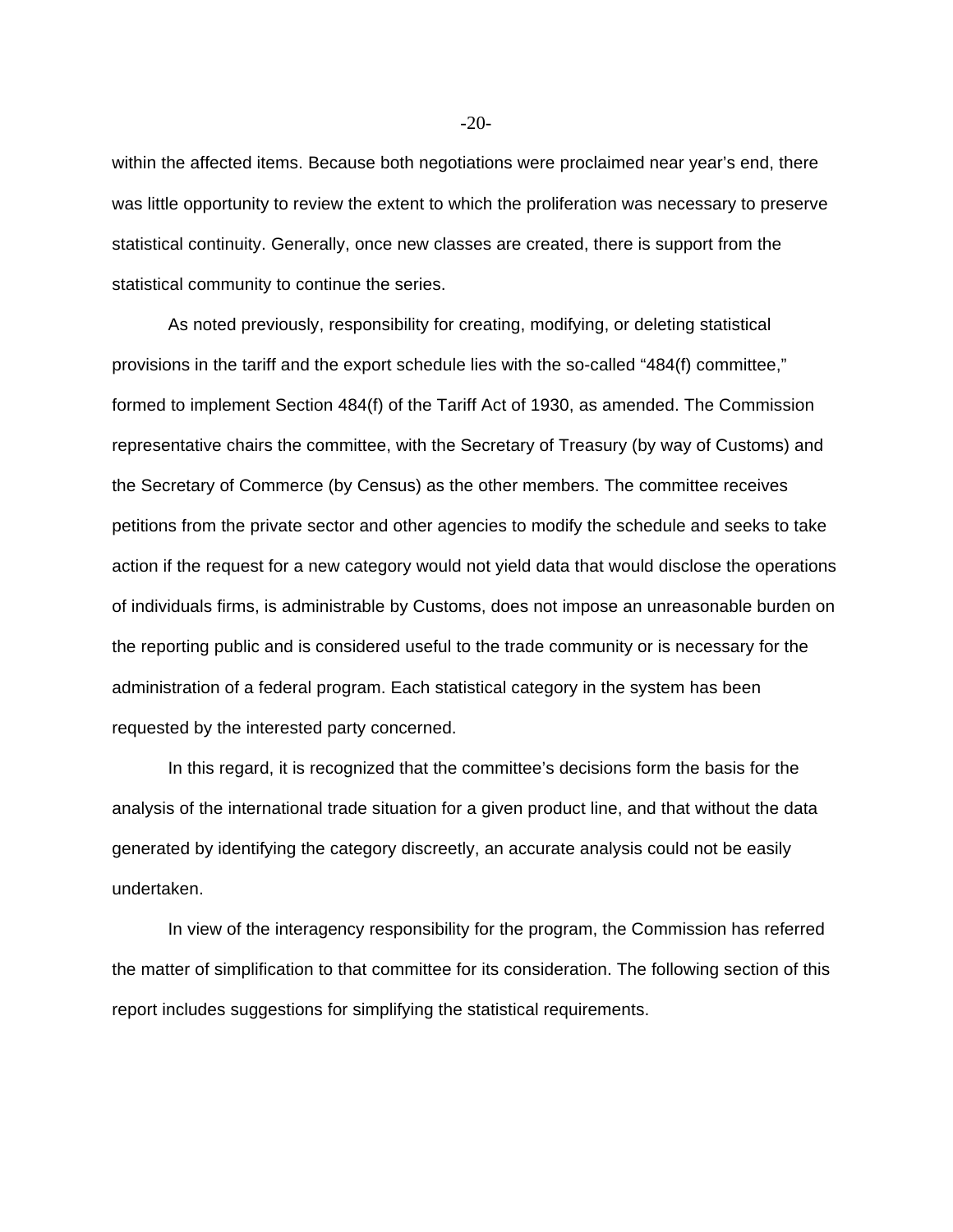# **CHAPTER FOUR**

## **Possibilities for further simplification**

#### *The International Harmonized System*

As noted above, the HTS is based largely on the current international version of the HS. That system is used in over 110 countries as the basis for their customs tariffs and foreign trade statistical programs, and enormous savings accrue to traders, economic and policy analysts and trade negotiators as a result of the high level of harmonization.

The nomenclature is subject to review periodically by the relevant WCO committees and amendments are undertaken to seek greater uniformity in the application of the system and to reflect changes in technology and patterns of international trade. Reviews are also undertaken to simplify the system by the elimination of categories having little trade interest and through amendments that clarify the product scope of particular categories thereby simplifying the classification determination. Because of the global reach of the system, achieving a consensus to eliminate headings and subheadings is very difficult.

#### *Harmonize rates to provide opportunity to consolidate provisions*

The harmonization of Uruguay Round rate reductions at common or near common levels and the full implementation of NAFTA reductions, both effective in 2004, allows the elimination (by consolidation) of approximately 2,000 rate categories, representing a 20 percent reduction in the total number of rate provisions and a 40-percent reduction in the number of items above the 5,000 required HS provisions. Thus, the attached draft schedule presents an opportunity for a significant reduction in the number of tariff rate lines. In a new round of multilateral trade negotiations even greater rate harmonization and simplification could be accomplished. There are at present about 3,000 rate lines with NTR or column 1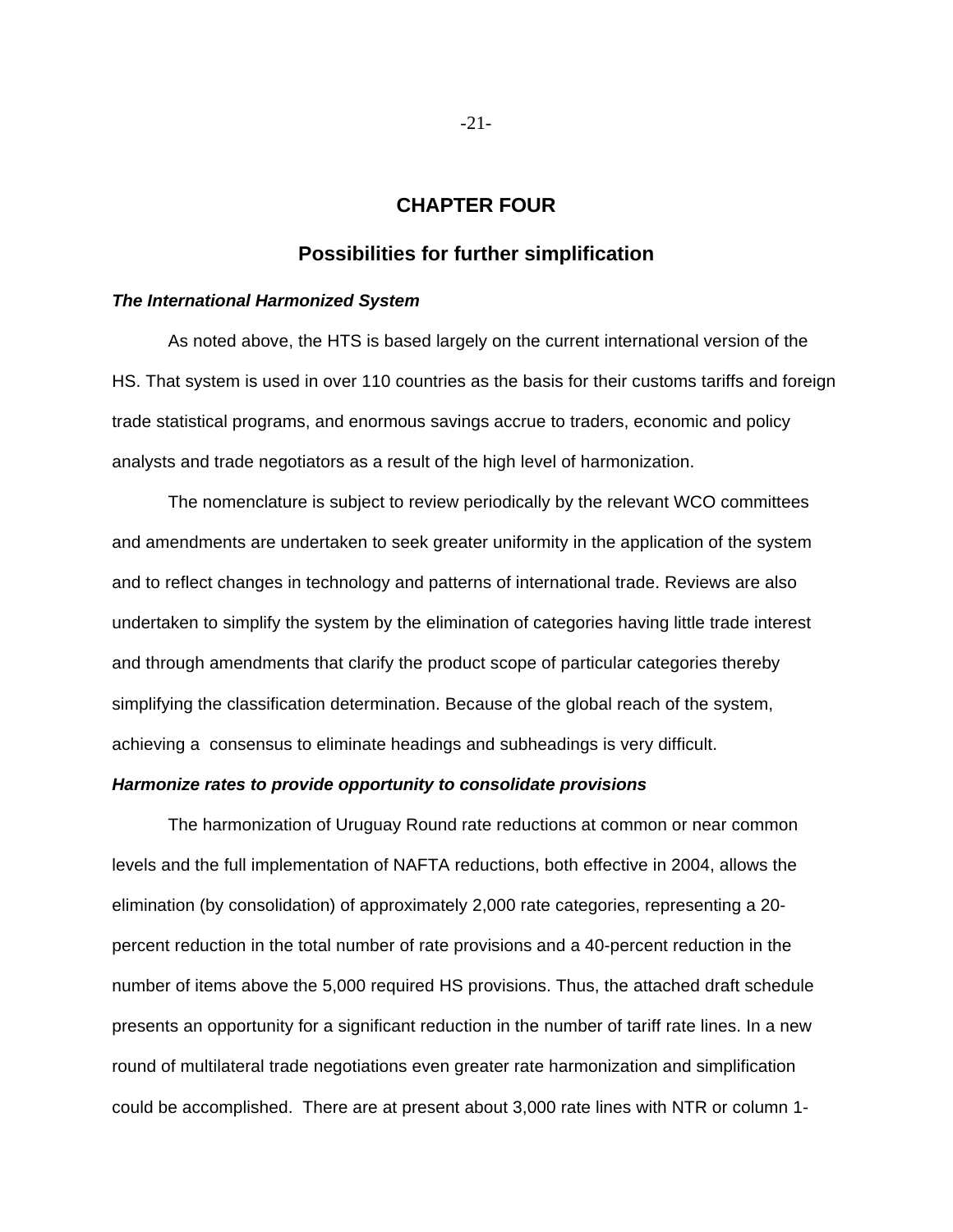general duty rates of "free." Moreover, there about 5,000 rate lines with NTR rates below 3 percent ad valorem, and about 6,600 with rates below 5 percent ad valorem. The potential for additional simplification is apparent.

## *Harmonize preferential origin regimes*

The use of different standards of eligibility for application of the various preferential programs constitutes a significant administrative burden for both the private sector and Customs. There are obvious difficulties in modifying these rules in view of political sensitivities. As NTR rates are reduced, however, there will be reduced incentive or need to claim preferential treatment. The Commission notes that for 1999, more than 64 percent of imports were free of duty.

## *Reduction of statistical requirements*

The Committee on Ways and Means requested suggestions for appropriate simplification of HTS statistical reporting categories for consideration by the 484(f) committee. Heretofore, the 484(f) committee has undertaken review of statistical categories to determine their continued relevance only on the rare occasion when the entire tariff system was being reconsidered. Changes in the system by consolidating classes of goods has undesirable effects on statistical continuity not only for the category that is deleted but also for the provision that has been increased in product scope. Programs and analysis that depend on foreign trade data such as those of the Bureau of Labor Statistics and the Bureau of Economic Analysis rely on the consistency of statistical series. In addition, the loss of detailed product information may adversely affect analysis for trade negotiations. Further, a reciprocal agreement with Canada on the exchange of data, which obviates the need for the yearly collection and compilation of several million Shippers Export Declarations, would have to be

-22-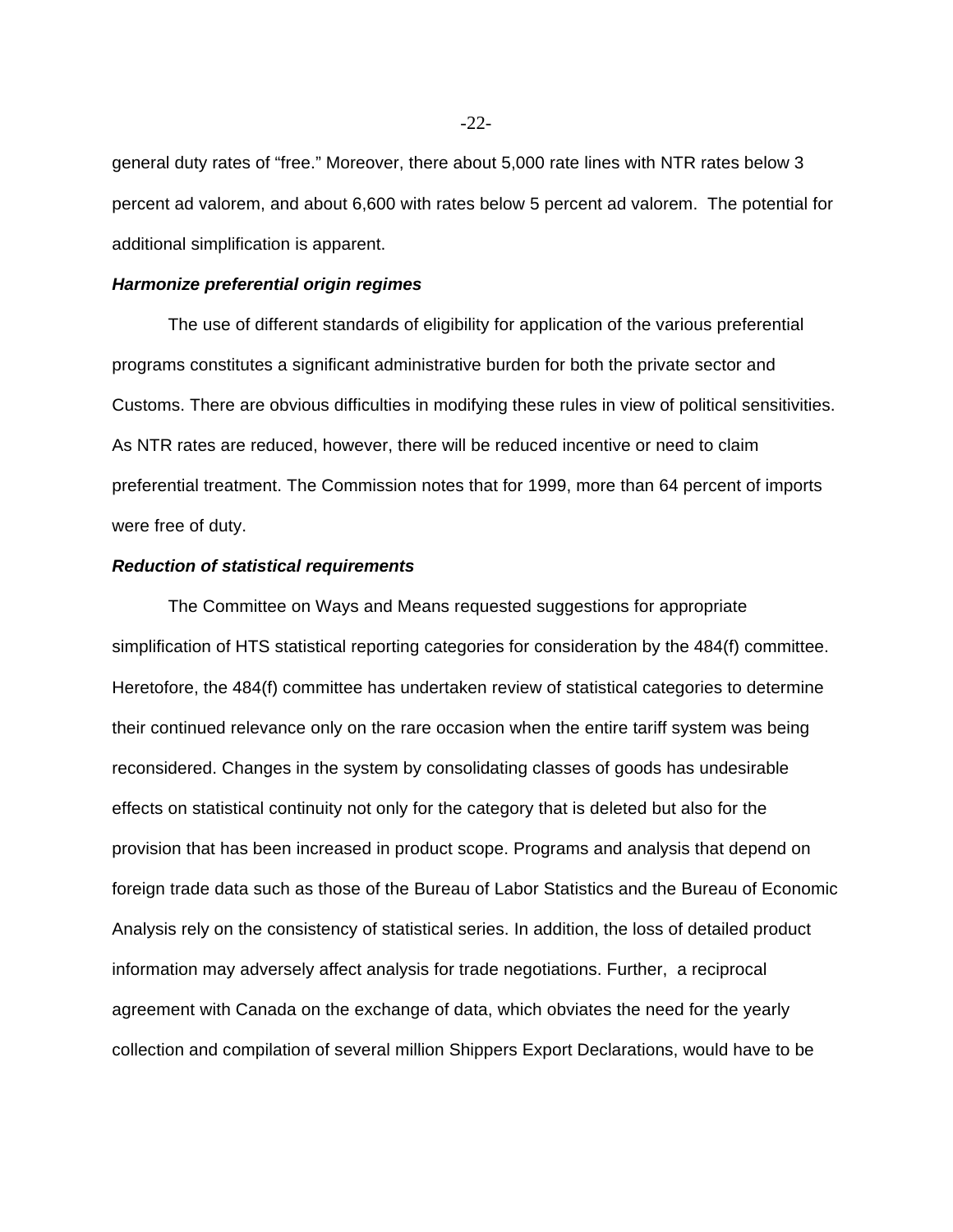taken into account. Under the circumstances, guidelines for simplifying the system need to reflect a reasonable balance of needs.

Nevertheless, it would be useful to undertake systematic efforts to purge the system of data requirements that are of little or no benefit. In this regard, consideration should be given to imposing sun-setting requirements on prospective new categories. With respect to existing classes, a review of low value items that have been promulgated for other than programmatic purposes could be reviewed for elimination. In that respect, the original petitioner should be given an opportunity to justify the need for retention.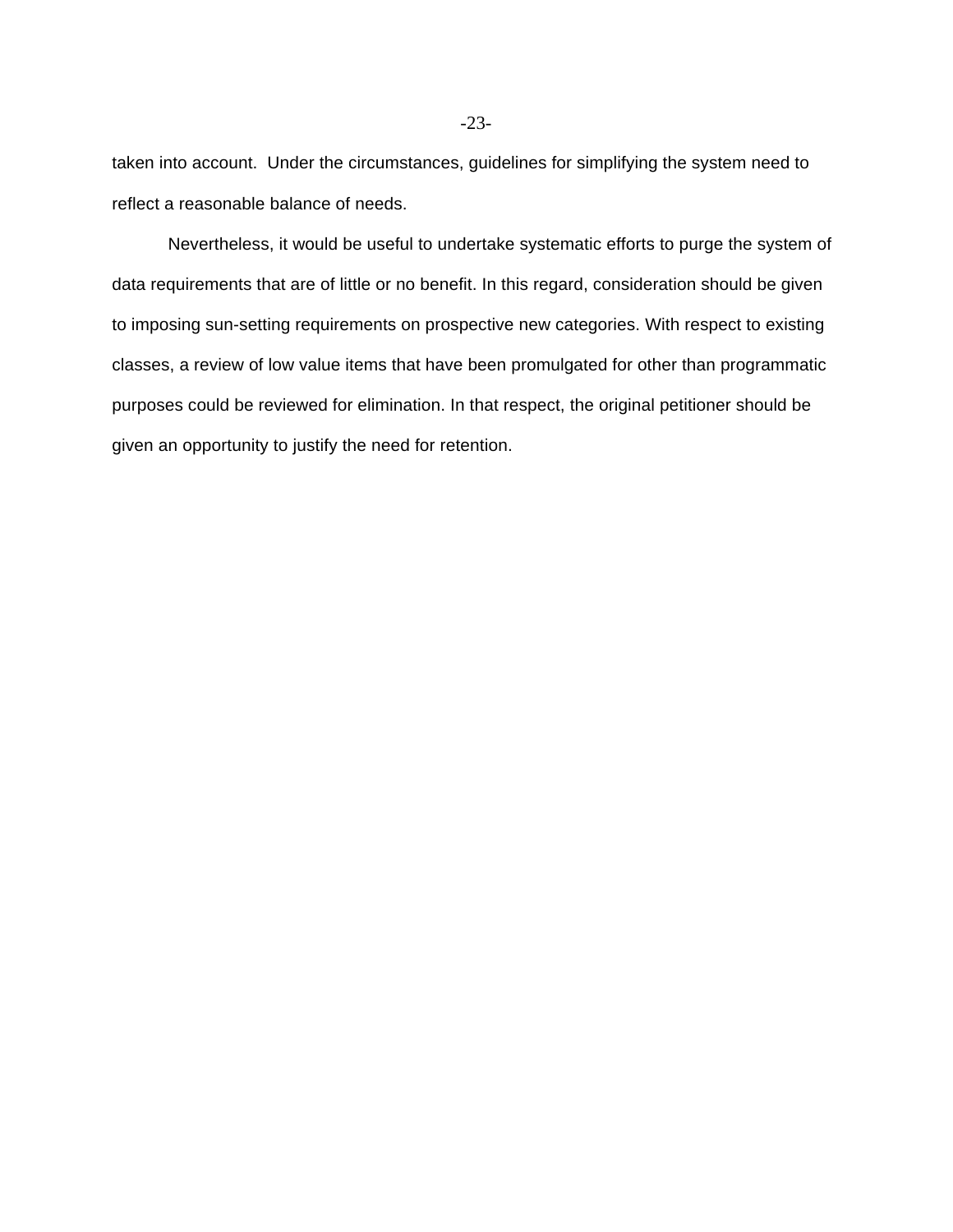# **Appendix A**

# Letters of Request from House Ways and Means Committee and Senate Finance<br>Committee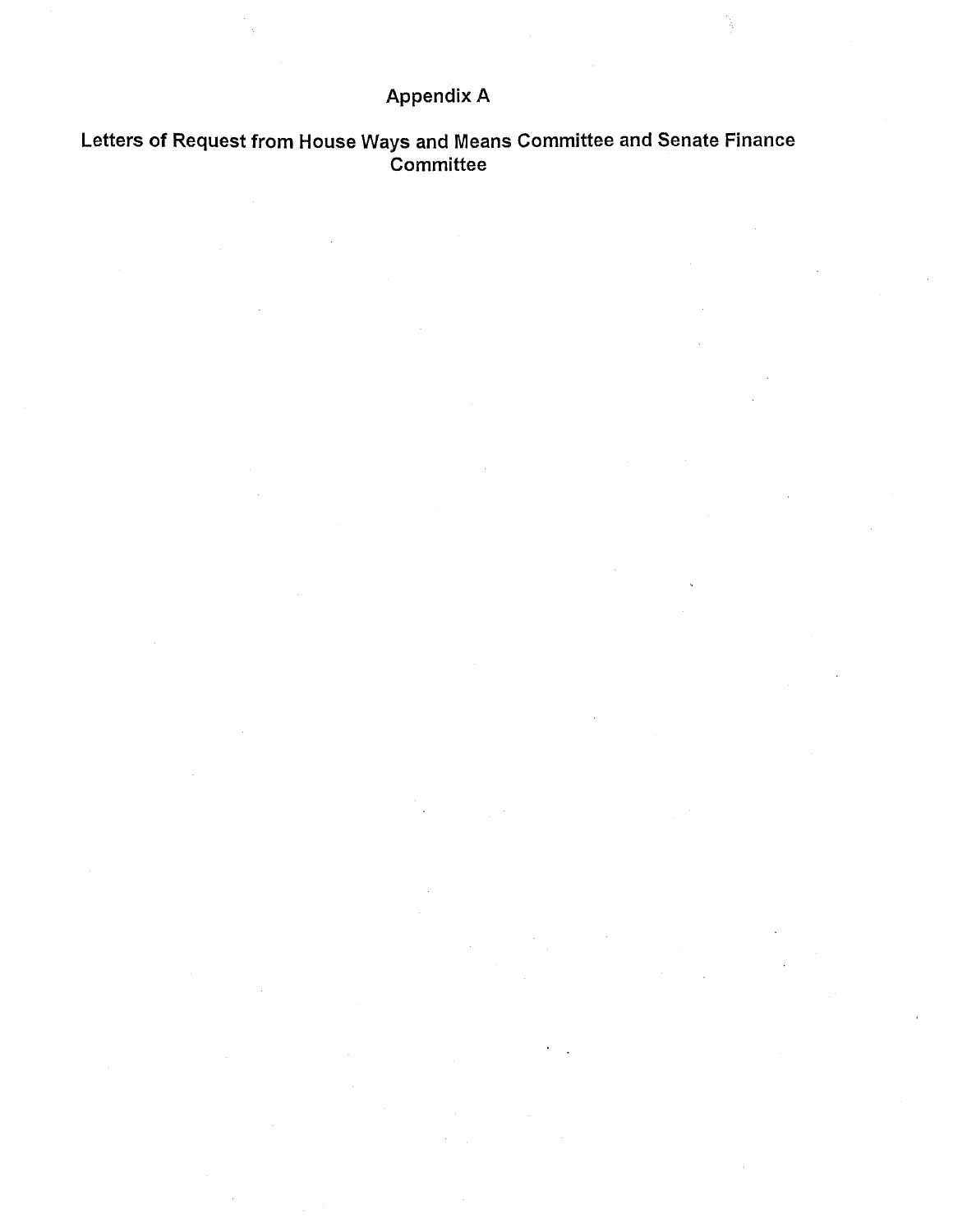#### ONE KUNCRED FIFTH CONSRESS **BILL ARCHER, TEXAS, CHAIRMAN**

**EIP M. CRANE, B.I.BINK ILE M. CRANS, ILINOS<br>A. THOMAS, CALIFORNA<br>CLAY SHAW, JR., FLORIDA<br>WCY L. JOHNSON, CONNECTICUT<br>A BUNHING, KENTUCKY<br>AO HOUGHTON, NEW YORK<br>AO HOUGHTON, NEW YORK NLY HERGER, CALIFORNIA<br>I MCCRERY, LOUISIANA** IE CAMP, MICHIGAN **RAMATTAD, MINNESOTA** NUSSLE, KWA<br>MJOHNSON, TEXAS  $\sim$  . **GREE CHANGE MARAMAGTON AC COLLINS, GEORGIA**<br>**KE PORTMAN, OHIG** S. ENGLISH, PENNSYLVANIA **HAT & ENGLISH FENNIFORM**<br>HA CHRISTENSEN, NEBRASKA ES WATKINS, OKLAHOMA **ES TRATARIS, CALAMANA**<br>**RITY WELLER, SLIRIOSS<br>INNY HULSHOF, MISSOURI** 

CHARLES B. RANGEL, NEW YORK<br>PORTNEY PATE STARK, CALIFORNIA **PORTINEY PETE STANK, CALIFORNIA<br>RABBARA B. KEHMELLY, CONNECTICIT<br>BARBARA B. KEHMELLY, CONNECTICIT<br>SANDER N. LEYNYLE, PENNSYLVANIA<br>SENJAMIN L. CARDIN, MARYLAND<br>BENJAMIN L. CARDIN, MARYLAND<br>JINA MCDERMOTT, WASHINGTON** JOHN LEWIS CONSULTANT WISCONSIN<br>JOHN LEWIS, GEORGIA<br>JOHN LEWIS, GEORGIA RICHAIDE, NEAL, MASSACHUSETT<br>MICHAEL R. MCHALTY, NEW YORK<br>VILLIAM J. JEFFERSON, LOUISIANA<br>JOHN S. TANNER, TEHNESSEE<br>XAVIER BECERRA, CALIFORNIA<br>KAREN L. THURMAN, FLORIDA

# **COMMITTEE ON WAYS AND MEANS**

# **U.S. HOUSE OF REPRESENTATIVES WASHINGTON, DC 20515-6348**



July 14, 1997

A.L. SINGLETON, CHIEF OF STAPP

JANICE MAYS, MINORITY CHIEF COUNSEL

The Honorable Marcia E. Miller Chairman U.S. International Trade Commission 500 E Street, SW Washington, DC 20436

Dear Madam Chairman:

I am writing to request that the Commission undertake an investigation pursuant to Section 332(g) of the Tariff Act of 1930, to propose modifications to the Harmonized Tariff Schedule of the United States (HTSUS) to make it simpler, more transparent, and easier to use.

The Commission's investigation should be conducted according to the following guidelines:

- $1.$ The investigation should examine the difficulties arising from the complexity and size of the HTS, and the Commission should suggest modifications to alleviate compliance and administrative burdens for the business community and the U.S. Customs Service.
- $2.$ Concession-rate levels scheduled to go into effect on January 1, 2004 should be used as the basis for general rates and special rates of duty. Tariff categories scheduled for rate reductions beyond January 1, 2004 should be identified and their staging schedules indicated in the report, along with any suggested modifications that take delayed staging into account.
- $3.$ Consistent with sound nomenclature principles and U.S. international obligations under the Harmonized System Convention, the Commission should suggest ways to simplify the U.S. tariff structure to the extent practicable without affecting duty-rate changes with a significant effect on U.S. industry and trade.
- $4.$ For each of HTS chapters 1 through 97, the Commission should suggest appropriate methods of reflecting Column 2 rates. Consistent with guidelines for rate changes, the Commission should avoid proposing or maintaining rate lines solely for the purpose of reflecting Column 2 rates of duty.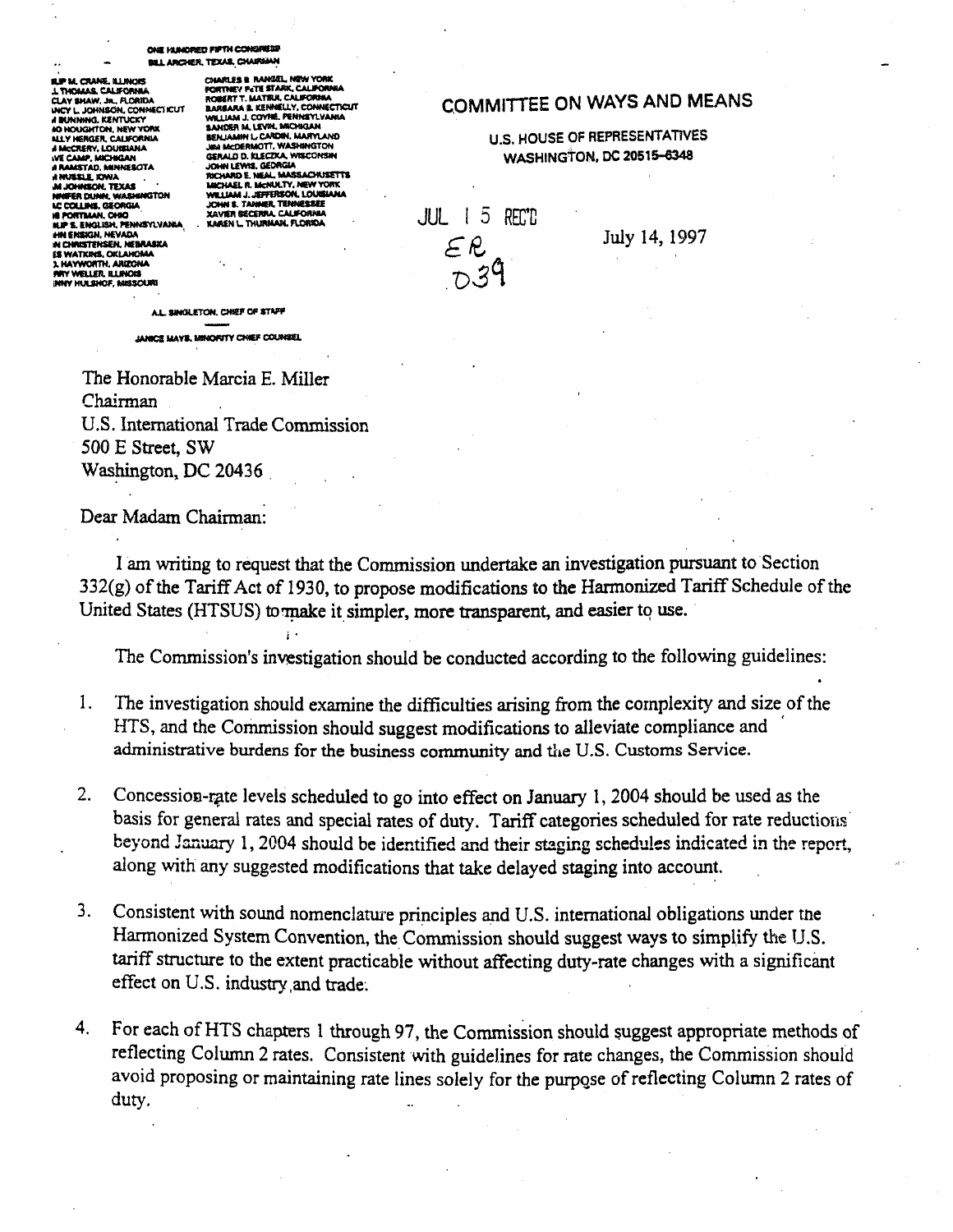- The Commission should suggest conversions of all specific, compound, and complex rates of 5. duty to ad valorem equivalent rates, provided that such conversions would not have significant effects on U.S. industry and trade. In calculating rate conversions, the Commission should use trade data from the three most recent calendar years.
- The Commission should suggest an appropriate simplification of HTS statistical reporting 6. categories for consideration by the Committee for Statistical Annotation of the Tariff Schedules, in accordance with section 484(f) of the Tariff Act of 1930, as amended.

At an appropriate time during the investigation, the Commission should hold public hearings to obtain the views of interested parties, and should consult with interested agencies in the Executive Branch, including the Office of the U.S. Trade Representative, the U.S. Customs Service, and the U.S. Bureau of the Census. I am requesting that all agencies cooperate fully with the Commission in facilitating completion of this work. The Commission should submit its report to this Committee, the Committee on Finance of the Senate, and the President, within three years of the date of receipt of this request.

Archer

Chairman

:c: The Honorable Philip M. Crane The Honorable Charles Rangel The Honorable Robert Matsui The Honorable Robert Rubin The Honorable William Daley The Honorable Charlene Barshefsky The Honorable George Weise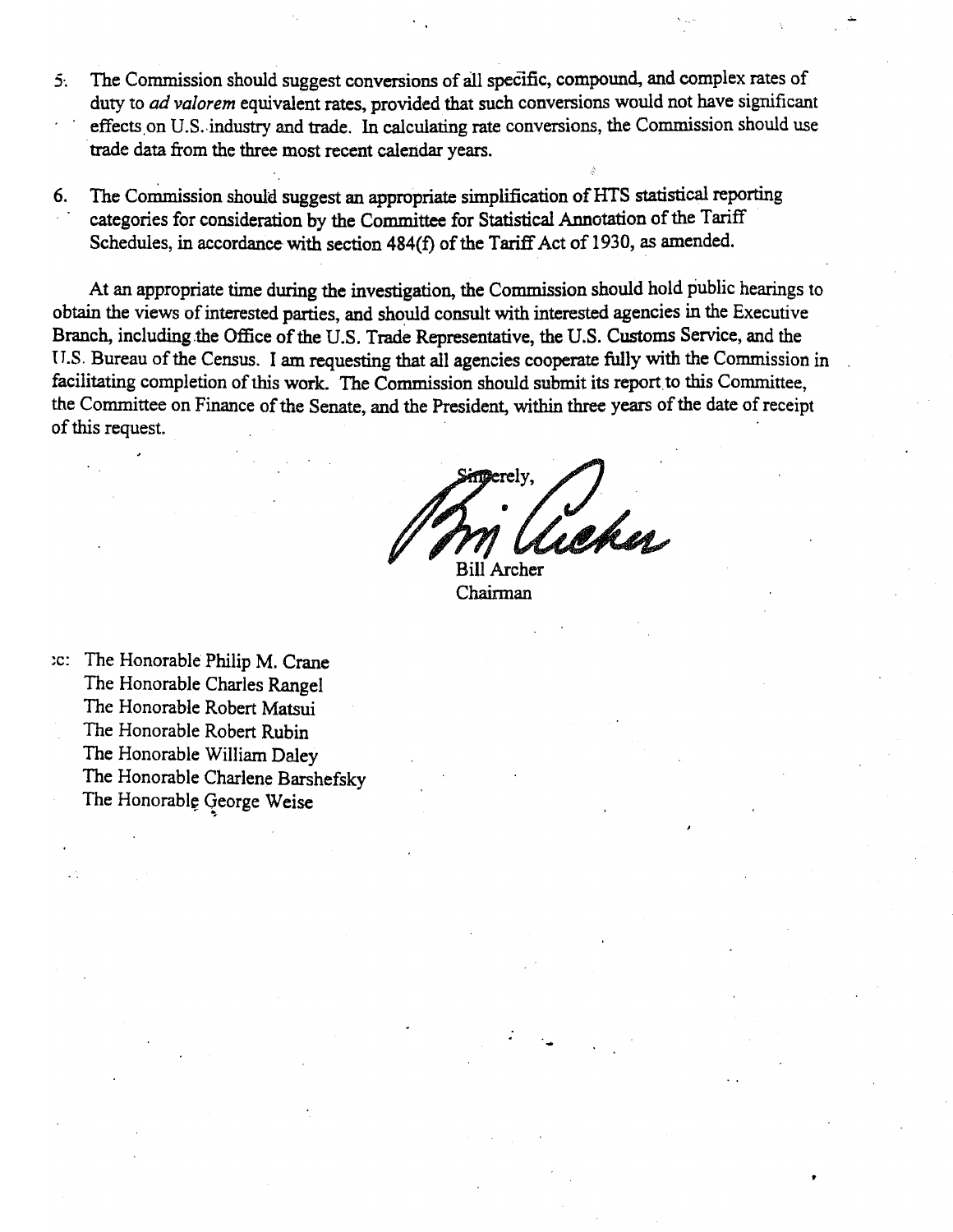#### WILLIAM V. ROTH, JR., DELAWARE,

HARLES E. GRASSLEY, IOWA **CHARLES E. GRASSLEY, IOWA<br>ORRING. HATCH, UTAH<br>FRANK H. MURKOWSKI, ALASKA<br>DON NICKLES, OKLAHOMA<br>THENT LOTT, MISSISSIPPI<br>TRENT LOTT, MISSISSIPPI<br>LAMES M. REEGDDS UTAHOLER** JAMES M. JEFFORDS. VERMONT CONNIE MACK, FLORIDA PAUL COVERDELL, GEORGIA

DANIEL PATRICK MOYNIHAN, NEW YORK<br>MAX BAUCUS, MONTANA<br>JOHN D. ROCKEFELLER IV, WEST VIRGINIA<br>JOHN BREAUX, LOUISIANA KENT CONRAD, NORTH DAKOTA **BOB GRAHAM, FLORIDA<br>RICHARD H. BRYAN, NEVADA<br>J. ROBERT KERREY, NEBRASK<br>CHARLES S, ROBB, VIRGINIA** 

# **Hnited States Senate**

**COMMITTEE ON FINANCE WASHINGTON, DC 20510-6200** 

March 30, 2000

FRANKLIN G. POLK, STAFF DIRECTOR AND CHIEF COUNSEL DAVID PODOFF, MINORITY STAFF DIRECTOR AND CHIEF ECONOMIST

INTENT

8

annon

 $\frac{11}{2}$ 

The Honorable Lynn M. Bragg Chairman U.S. International Trade Commission 500 E Street, SW  $332 - 389$ Washington, DC 20436

Dear Madam Chairman:

The United States Harmonized Tariff Schedule (HTS) is 1,965 pages long. Not only are tariffs applied to 10,175 separate product categories, but there can be multiple tariffs for each product category because of our various tariff preference programs. Without question, the size and complexity of the tariff schedule drive up the cost of doing business and make compliance with the customs laws more difficult. Because of the needless complexity of the HTS, we strongly believe that tariff simplification ought to be a top priority. Accordingly, the Senate Finance Committee joins in the July 14, 1997 request of the House Ways and Means Committee, made pursuant to Section  $332(g)$  of the Tariff Act of 1930, that the Commission propose modifications to the HTS to make it simpler, more transparent, and easier to use.

We understand that the Commission completed its first draft of the *Simplification of the* Harmonized Trade Schedule of the United States on April 5, 1999, and is revising it to incorporate comments from the public. The final report is due by July 13, 2000. As the trade community increasingly conducts its business electronically, we are especially interested in ensuring that a simplified HTS is available electronically to provide timely and authoritative tariff data. We encourage the Commission to continue to work closely with all interested parties to ensure that the proposed modifications to the HTS do indeed make it more transparent and easier to use.

We look forward to your report.

William V. Roth, Jr. Chairman

Sincerely,

Daniel Patrick Moynihan Ranking Minority Member

Original to fex received on march 31, 2000.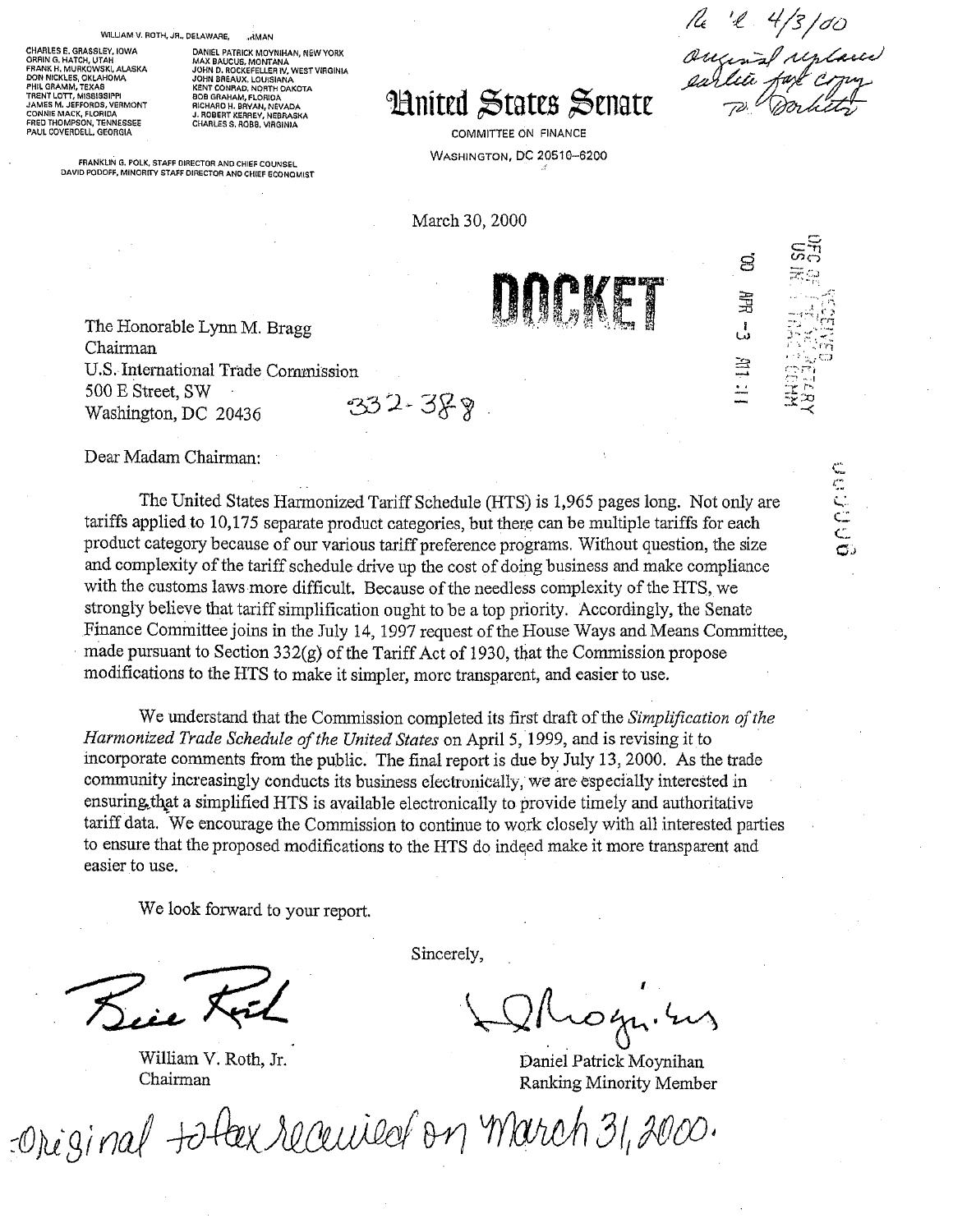# **Appendix B**

Notices of Investigation and Release for Public Comment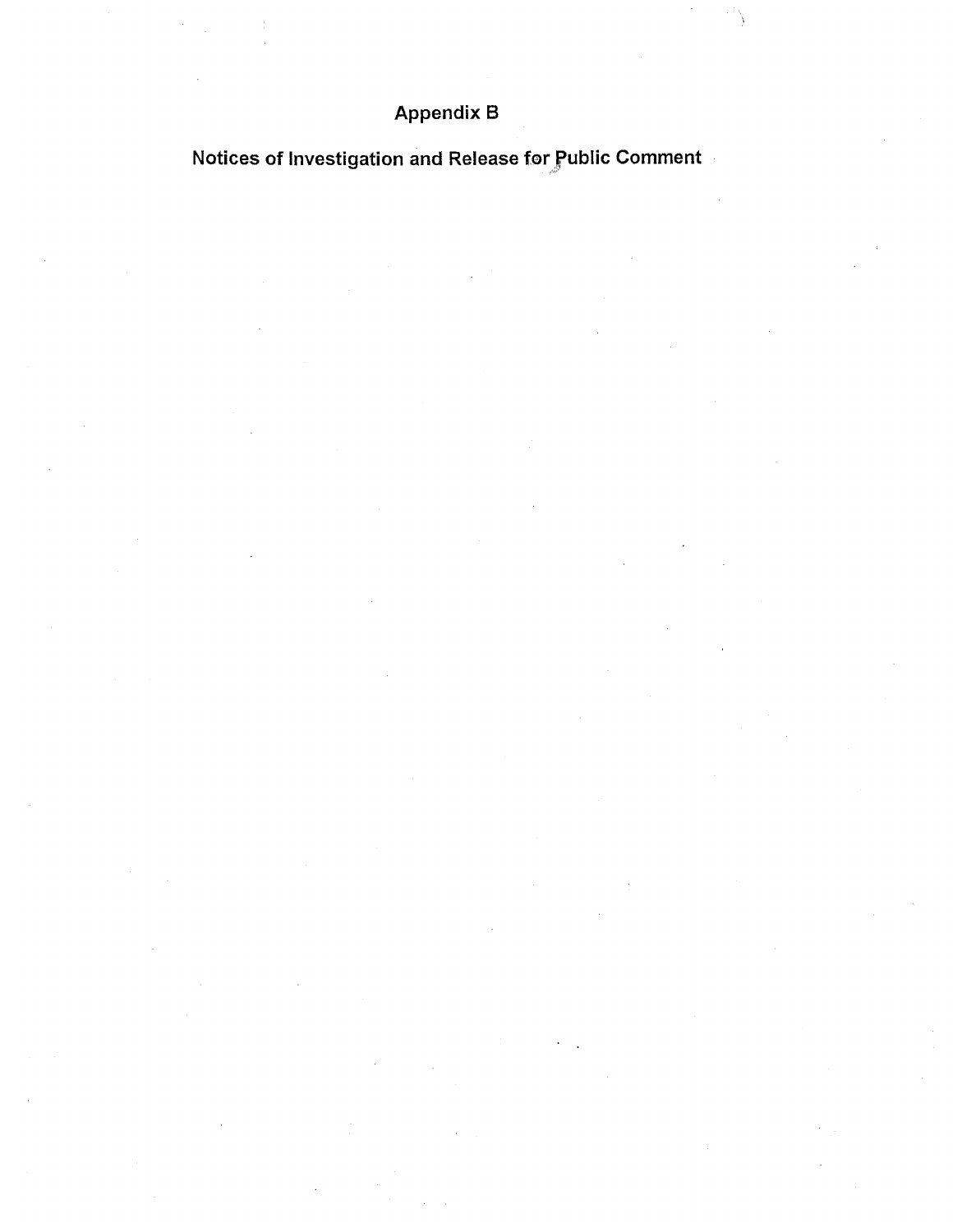# $120-97$ UNITED STATES INTERNATIONAL TRADE COMMISSION Washington, DC 20436

# (Investigation No. 332-388)

# Simplification of the Harmonized Tariff Schedule of the United States

United States International Trade Commission **AGENCY:** 

**ACTION:** Institution of investigation.

**EFFECTIVE DATE:** November 5, 1997

FOR FURTHER INFORMATION CONTACT: Eugene A. Rosengarden, Director, Office of Tariff Affairs and Trade Agreements (O/TA&TA)(202-205-2592). The O/TA&TA fax number is: 202/205-2616. Mr. Rosengarden may also be reached via Internet e-mail at rosengarden@usitc.gov. Hearing impaired individuals are advised that information on this matter can be obtained by contacting our TDD terminal on (202) 205-1810. Media representatives should contact Margaret O'Laughlin, Public Affairs Officer (202-205-1819). This notice, and any subsequent notices published pursuant to section 332(g) of the Tariff Act of 1930, may be obtained from the ITC Internet web server: http://www.usitc.gov.

**SUMMARY:** Following receipt of a letter from the Chairman, Committee on Ways and Means, U.S. House of Representatives, the Commission has instituted investigation No. 332-388, Simplification of the Harmonized Tariff Schedule of the United States, under section 332(g) of the Tariff Act of 1930. The purpose of the investigation is to propose modifications to the Harmonized Tariff Schedule of the United States (HTS) in order to make it simpler, more transparent and easier to use.

**BACKGROUND:** As requested by the Committee, the Commission will conduct the investigation in accordance with the following guidelines:

- The investigation should examine the difficulties arising from the complexity and size of the HTS, and the Commission should suggest modifications to alleviate compliance and administrative burdens for the business community and the U.S. Customs Service.

- Concession-rate levels scheduled to go into effect on January 1, 2004 should be used as the basis for general rates and special rates of duty. Tariff categories scheduled for rate reductions beyond January 1, 2004 should be identified and their staging schedules indicated in the report, along with any suggested modification that take delayed staging into account.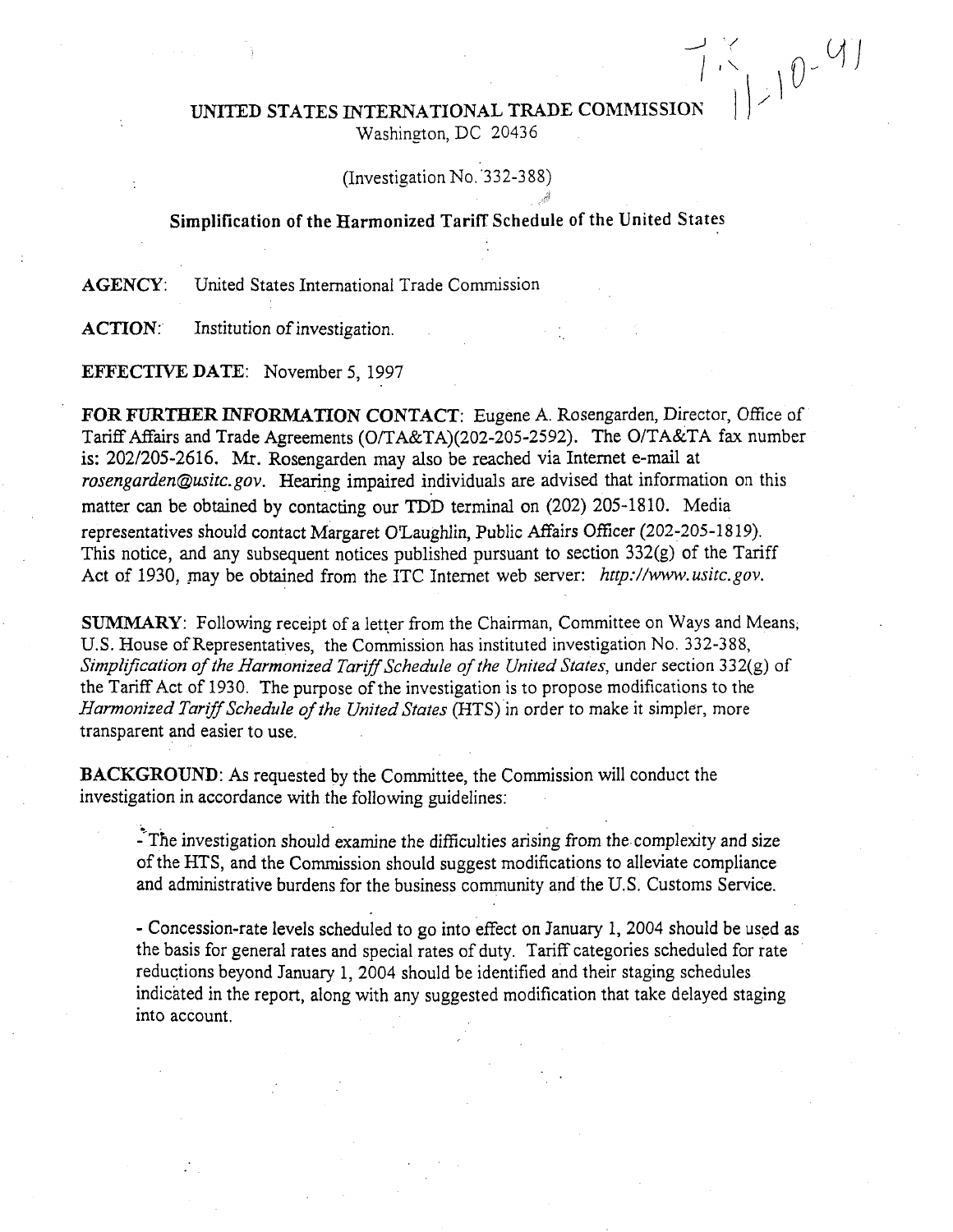- Consistent with sound nomenclature principles and U.S. international obligations under the Harmonized System Convention, the Commission should suggest ways to simplify the U.S. tariff structure to the extent practicable without affecting duty-rate changes with a significant effect on U.S. industry and trade.

- For each of HTS chapters 1 through 97, the Commission should suggest appropriate methods of reflecting Column 2 rates. Consistent with guidelines for rate changes, the Commission should avoid proposing or maintaining rate lines solely for the purpose of reflecting Column 2 rates of duty.

- The Commission should suggest conversions of all specific, compound, and complex rates of duty to ad valorem equivalent rates, provided that such conversions would not have significant effects on U.S. industry and trade. In calculating rate conversions, the Commission should use trade data from the three most recent calendar years.

- The Commission should suggest an appropriate simplification of HTS statistical reporting categories for consideration by the Committee for Statistical Annotation of the Tariff Schedules, in accordance with section 484(f) of the Tariff Act of 1930, as amended.

The Committee on Ways and Means has requested that the Commission complete its investigation and submit its report to that Committee, the Committee on Finance of the Senate, and to the President, by July 13, 2000.

As requested by the Committee, the Commission will consult with interested agencies in the Executive Branch, including the Office of the U.S. Trade Representative, the U.S. Customs Service, and the U.S. Bureau of the Census. In addition, a primary focus of the investigation will be to obtain the broadest possible range of private-sector input including U.S. producers, U.S. importers, and, via foreign embassies, major foreign exporters to the United States. To that end, the Commission anticipates that frequent notices and repeated contacts with interested parties will take place. Commission staff expect to work closely with various industry groups to ensure that the Commission is in a position to understand their interests and will be able to see that their concerns are recognized in the development of proposals to simplify the U.S. tariff structure. The Commission believes that it is vital to have significant private-sector input during all phases of this work.

The Commission will from time to time issue notices and solicit comments and proposals with respect to specific portions of the HTS. However, comments addressed to the overall scope and direction of this investigation must be submitted by C.O.B. May 29, 1998.

WRITTEN SUBMISSIONS: All submissions in connection with this investigation should be addressed to the Secretary, United States International Trade Commission, 500 E Street S.W., Washington, D.C. 20436.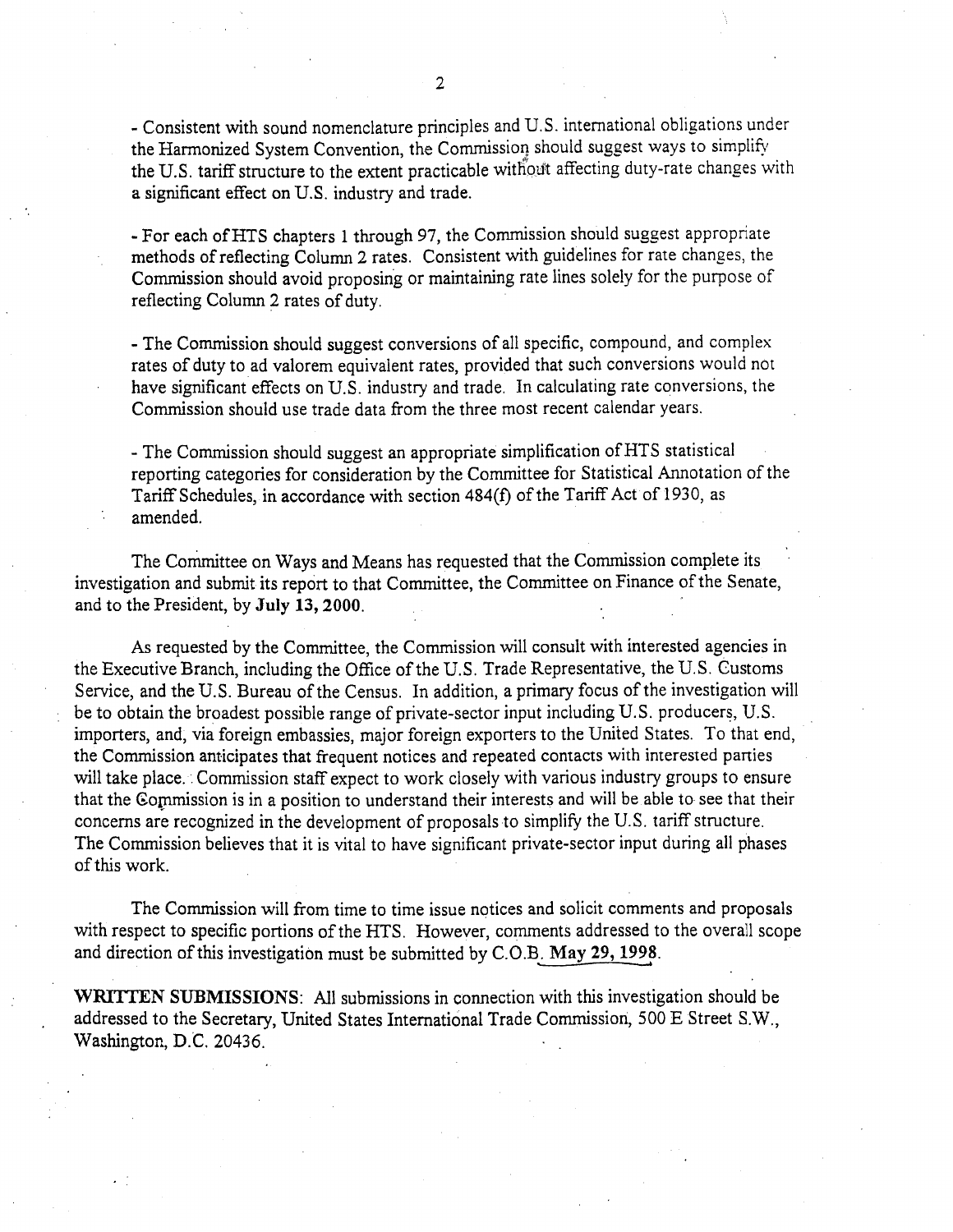Commercial or financial information that a party desires the Commission to treat as confidential must be submitted on separate sheets of paper, each clearly marked "Confidential Business Information" at the top. All submissions requesting confidential treatment must conform with the requirements of section 201.6 of the Commission's Rules of Practice and Procedure (19 CFR 201.6). All written submissions, except for confidential business information, will be made available for inspection by interested persons.

PUBLIC HEARING: At an appropriate time during the investigation, the Commission will hold public hearings to obtain the views of interested parties. Any such hearings will be announced in a future public notice.

By order of the Commission.

Couns R. Kachuke

Donna R. Koehnke Secretary

Issued: November 6, 1997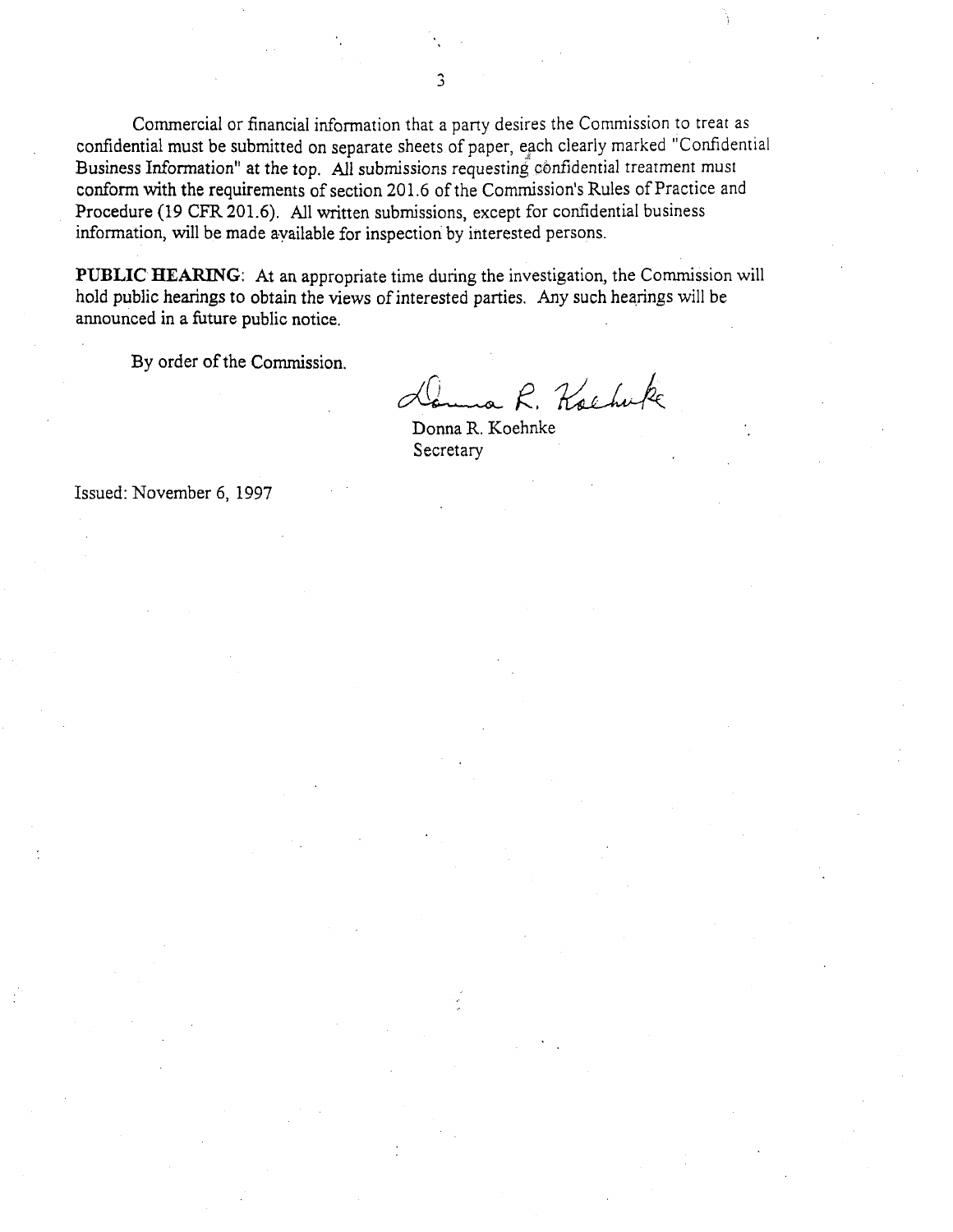# UNITED STATES INTERNATIONAL TRADE COMMISSION Washington, DC 20436

# (Investigation No. 332-388)

# Simplification of the Harmonized Tariff Schedule of the United States

**AGENCY:** United States International Trade Commission

Release of proposed schedule for public comment **ACTION:** 

EFFECTIVE DATE: March 25, 1999

FOR FURTHER INFORMATION CONTACT: Eugene A. Rosengarden, Director, Office of Tariff Affairs and Trade Agreements (O/TA&TA)(202-205-2592), or staff members listed below. The O/TA&TA fax number is 202-205-2616. Mr. Rosengarden may also be reached via Internet e-mail at rosengarden@usitc.gov. Hearing impaired individuals are advised that information on this matter can be obtained by contacting our TDD terminal on 202-205-1810. Media representatives should contact Margaret O'Laughlin, Public Affairs Officer (202-205-1819). This notice, and any subsequent notices published pursuant to section 332(g) of the Tariff Act of 1930, may be obtained from the ITC Internet web server: http://www.usitc.gov.

SUPPLEMENTARY INFORMATION: On November 5, 1997, the Commission instituted investigation No. 332-388, Simplification of the Harmonized Tariff Schedule of the United States (HTS); subsequently, on February 25, 1998, the Commission issued a revised schedule for the subject investigation. That revised schedule calls for the publication of draft HTS chapters for public comment on April 1, 1999, with the deadline for public comments being June 30, 1999.

The request letter directed the Commission to work to alleviate compliance and administrative burdens; to utilize concession duty-rate levels scheduled to be effective on January 1, 2004; to suggest simplification of the nomenclature structure without proposing duty-rate changes having a significant effect on U.S. industry and trade; to suggest appropriate ways to reflect column 2 (statutory) duty rates; to convert specific, compound and complex rates of duty to their ad valorem equivalents, where possible, using data for the three most recent calendar years; and to propose appropriate simplification of statistical reporting categories. However, for this initial draft, trade data for 1997 only have been used for such conversions; slight adjustments in the proposed rates should be expected when the complete data are employed.

Due to the length of the draft schedule and cross-reference table, they are being made available over the Internet only, and the electronic files in PDF format have been placed on the Commission's web site for inspection and/or downloading. A printed copy of the draft schedule has been placed in the Secretary's docket section, and a second copy is available in O/TA&TA. Questions may be directed to the following staff members: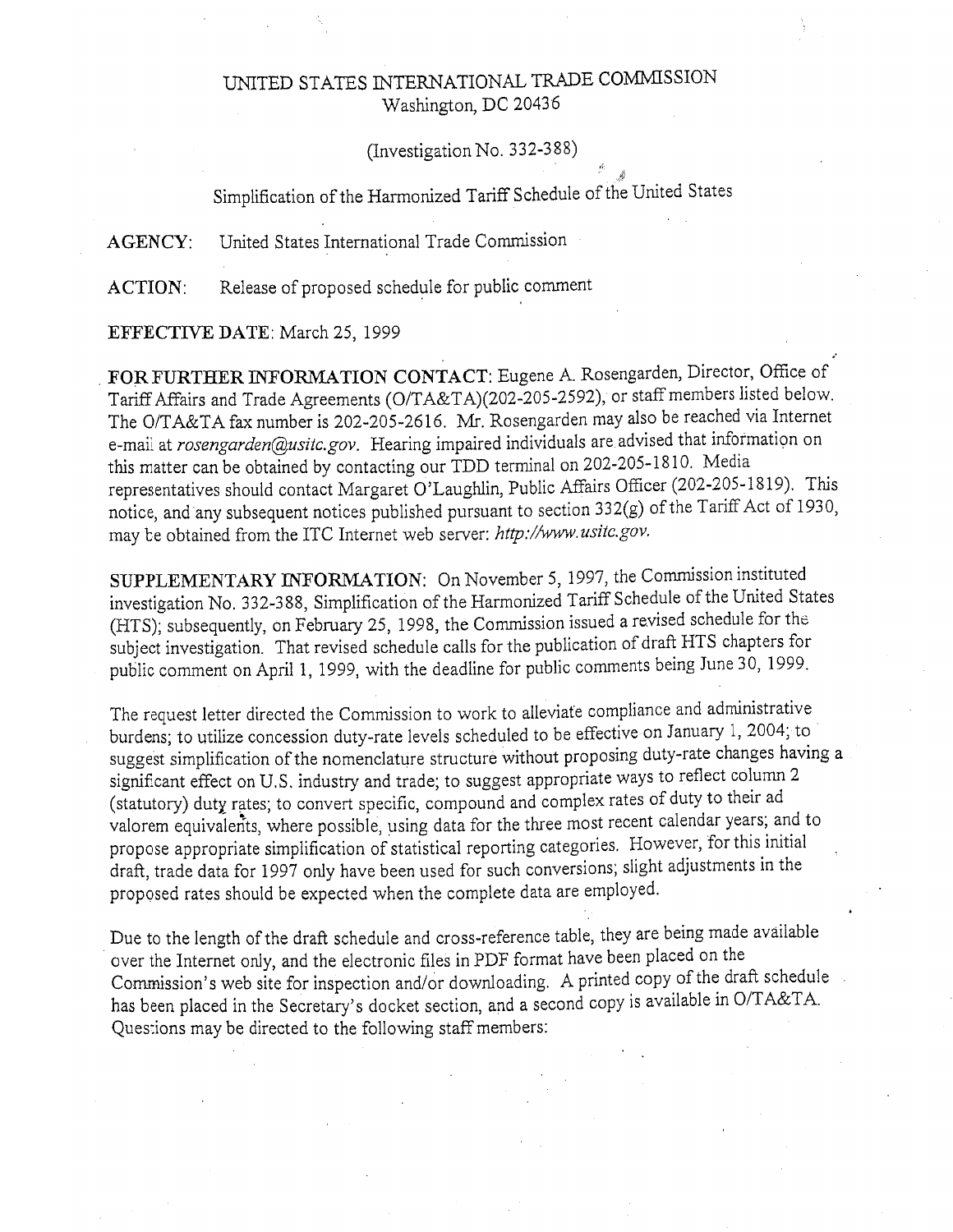General comments:

General legal notes Chapters 1-24 Chapters 25-26 Chapters 27-40 Chapters 41-49 Chapters 50-63 Chapters 64-83 Chapters 84-85 Chapters 86-89 Chapters 90-91 Chapters 92-97 Statistical reporting Eugene A. Rosengarden, Director (202-205-2595) Office of Tariff Affairs and Trade Agreements Janis L. Summers, Attorney-adviser (202-205-2605) Ronald H. Heller, Nomenclature Analyst (202-205-2596) Lawrence A. DiRicco, Nomenclature Analyst (202-205-2606) Frederick Schottman, Nomenclature Analyst (202-205-2077) Ronald H. Heller (202-205-2596) Janis L. Summers (202-205-2605) Lawrence A. DiRicco (202-205-2606) Craig M. Houser, Nomenclature Analyst (202-205-2597) Lawrence A. DiRicco (202-205-2606) Craig M. Houser (202-205-2597) Lawrence A. DiRicco (202-205-2606) Gil Whitson (202-205-2602) ··

WRITTEN SUBMISSIONS: Interested persons or entities are invited to submit written statements on the draft simplified HTS. Written statements should be submitted as quickly as possible, and follow-up statements are permitted; but all statements must be received at the Commission by the close of business on June 30, 1999, in order to be considered and made part of the record. The Commission notes that it is particularly interested in receiving input from the private sector regarding the proposed treatment of particular goods, as well as general comments about the changes suggested by the draft simplified HTS. Commercial or financial information which a submitter desires the Commission to treat as confidential must be submitted on separate sheets of paper, each marked "Confidential Business Information" at the top. All submissions requesting confidential treatment must conform with the requirements of section 201.6 of the Commission's Rules of Practice and Procedure (19 CFR 201.6). All written submissions, except for confidential business information, will be available for inspection by interested persons. All submissions should be addressed to the Office of the Secretary, United States International Trade Commission, 500 E Street SW., Washington, DC 20436. The Commission's rules do not authorize filing of submissions with the Secretary by facsimile or electronic means.

By order of the Commission.

Danna R. Keehuke

Donna R. Koehnke Secretary

Issued: March 26, 1999